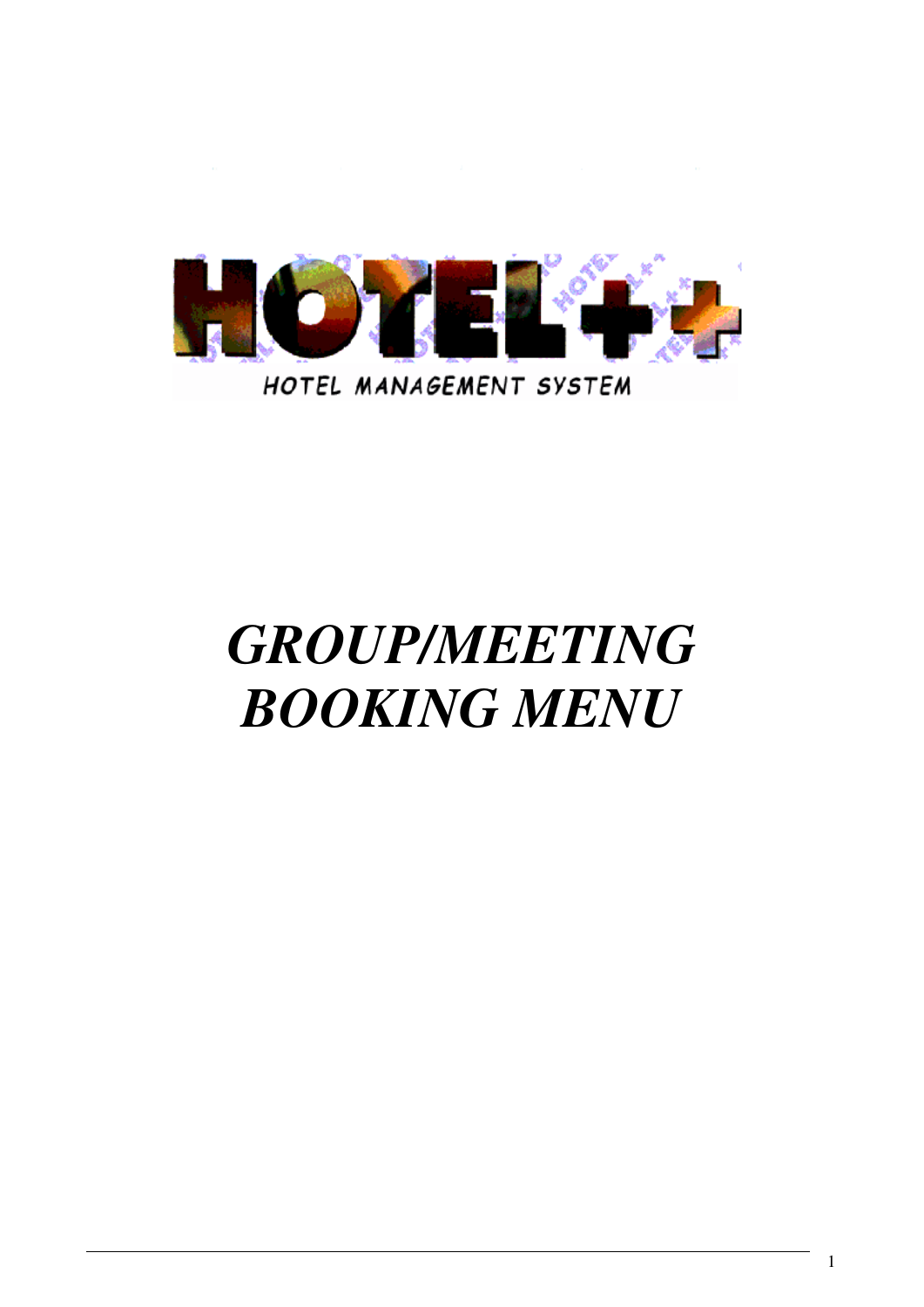# **MENU SUMMARY FOR GROUP/MEETING BOOKING**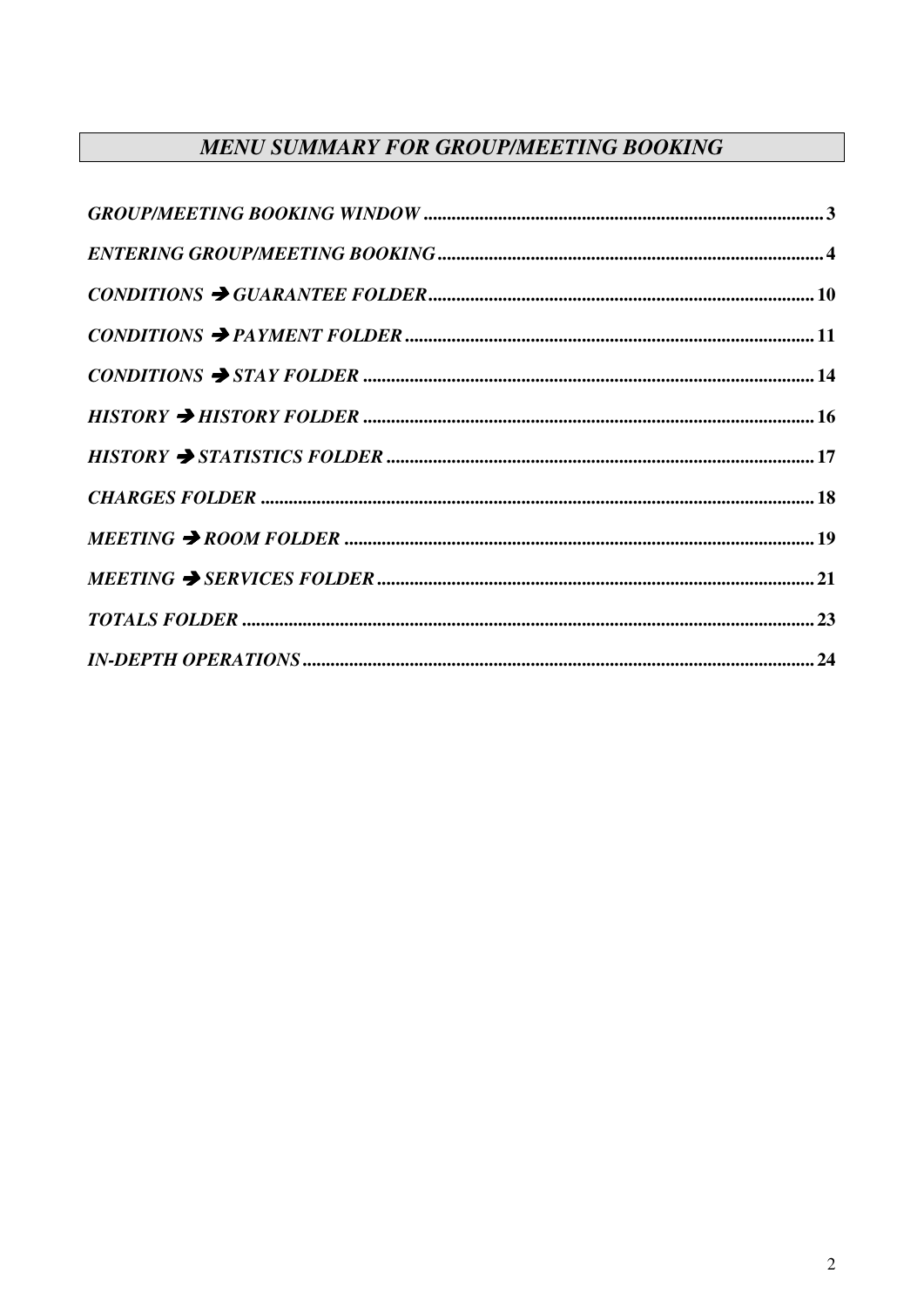## *GROUP/MEETING BOOKING WINDOW*

| <b>Attached lists:</b> | <b>Rooming List</b>                  |
|------------------------|--------------------------------------|
|                        | <b>Group List</b>                    |
|                        | <b>Planning Covers Group/Meeting</b> |

You can enter the *Group/Meeting* window directly from the opening screen, or if you are already in the *Booking* window, click *Group/Meeting* on the upper menu bar. The *Group/Meeting* window contains several folders that together make up the file of a particular group. Information that was entered during booking can be continuously updated and will be maintained even after check-in.

Just below the upper toolbar you'll find a general listing of all group files within the database. Highlighting one of these groups will display that file's details in the lower part of the window.

| Use arrows to scan<br>up or down the list.                                                    |                                                 | Highlight a line to display details of that booking. Just<br>click with the mouse, or use the arrows to scan the list. |                                                |                                                             |                                                   | Number of<br>guests in group | File status<br>abbreviated                                           |
|-----------------------------------------------------------------------------------------------|-------------------------------------------------|------------------------------------------------------------------------------------------------------------------------|------------------------------------------------|-------------------------------------------------------------|---------------------------------------------------|------------------------------|----------------------------------------------------------------------|
| <b>35 Congressi - Gruppi</b>                                                                  |                                                 |                                                                                                                        |                                                |                                                             |                                                   |                              |                                                                      |
| Ditta                                                                                         |                                                 | Gruppo                                                                                                                 |                                                |                                                             | Arrivo                                            | Partenza                     | Pre. Stato                                                           |
| Ξ<br>CORDUSIO VIAGGI                                                                          |                                                 |                                                                                                                        | CORDUSIODUE                                    |                                                             | 24/05/2001                                        | 31/05/2001                   | ķб<br><b>DG</b>                                                      |
| $\overline{\phantom{a}}$<br>F.B.I. & CONGRESS                                                 |                                                 |                                                                                                                        | <b>LEXMARK</b>                                 |                                                             | 24/05/2001                                        | 27/05/2001                   | B.<br>lbG.                                                           |
| ۰                                                                                             | CONFARTIGIANATO TREVIS <mark>O</mark>           |                                                                                                                        | CONFARTIGIANATO                                |                                                             | 25/05/2001                                        | 28/05/2001                   | 27<br>lbG.                                                           |
| <b>BORGOVIAGGI SRL</b><br>◪                                                                   |                                                 |                                                                                                                        | <b>BORGODUE</b>                                |                                                             | 30/05/2001                                        | 06/06/2001                   | $\overline{19}$<br>la la                                             |
| Evento                                                                                        | Camere                                          | Condizioni                                                                                                             | Storia                                         | Addebiti                                                    | Meeting                                           |                              | Totali                                                               |
| Arrivo<br>Notti<br>Partenza 06/06/2001 Me<br>Presenze <sup>19</sup><br>Condiz.<br><b>Note</b> | 30/05/2001 Me<br>Allotment $\Gamma$<br>Data Co. | Mercato<br>Canale<br>Origine<br>Fax<br>Prodotto                                                                        | Gruppi Serie<br>Agenzie Italia                 | Ditta<br>Agenzia<br>Rappresentante<br>Gruppo<br>Tipo sconto | <b>BORGOVIAGGI SRL</b><br><b>BORGODUE</b>         |                              |                                                                      |
| <b>Numero</b><br>Lower part of window displays details<br>of the highlighted group booking    | 6204                                            | Voucher<br>originated                                                                                                  | Market and channel from<br>which guest booking |                                                             | Stato Garantito congresso<br>File Status detailed |                              | Off WL Gar<br>Folders in which there can<br>be accessory information |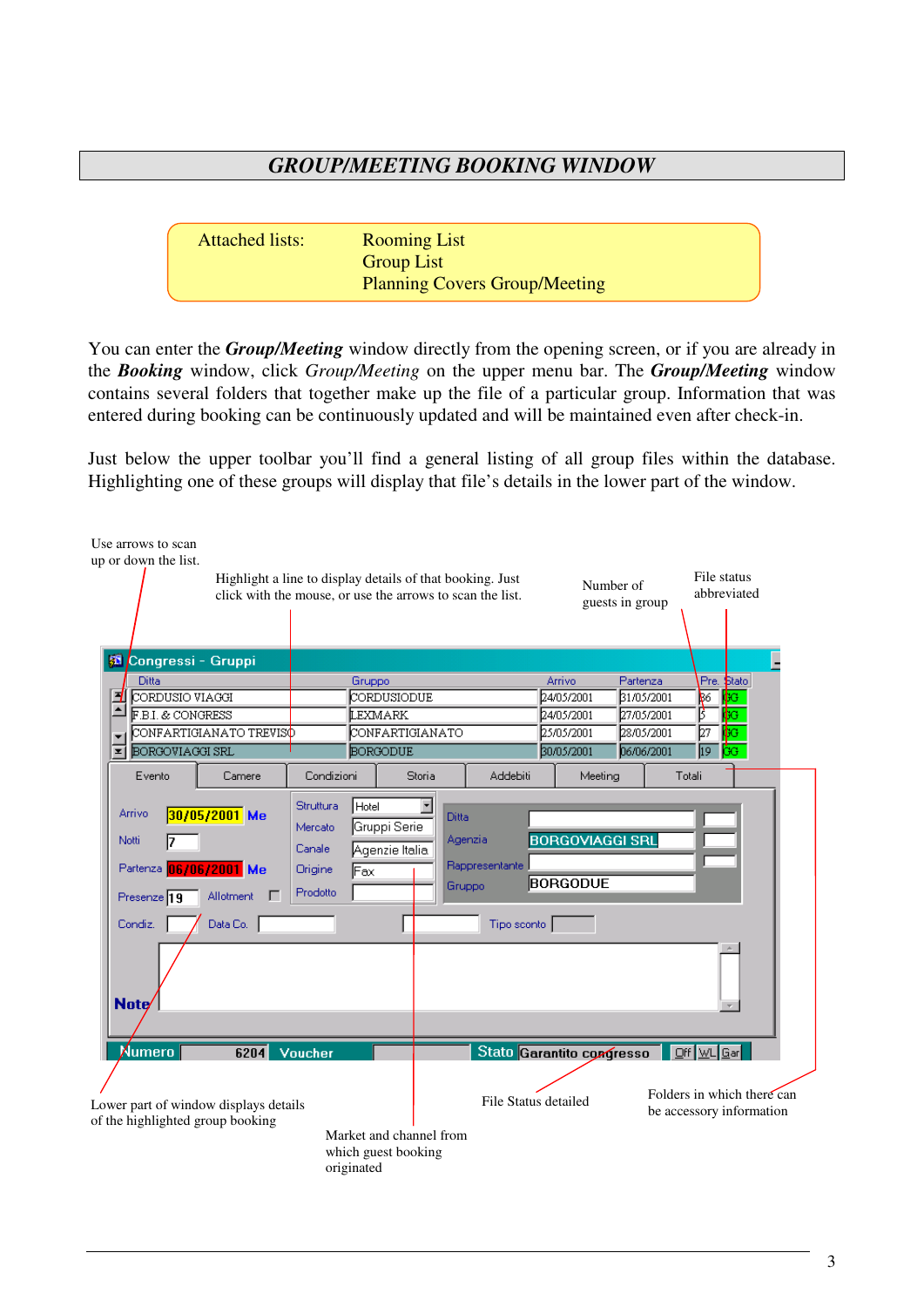## *ENTERING GROUP/MEETING BOOKING*

- 1. From the opening screen select *Group/Meeting* from the menu.
- 2. This opens the *Congress-Group* window, where you'll click on *Enter Booking* .



**N.B.** The main files where *Congress* and *Group* information is entered are as follows:

The *Event Folder* contains the following details:

- > The name of the Group (this field must be completed)
- $\triangleright$  The event date(s): Date of arrival, date of departure
- *Party (Pty) Number*: the number entered in this field won't necessarily correspond with number of group guests staying overnight in the hotel. This number can indicate how many persons are booked for a particular event connected with a congress (i.e. meeting, dinner).
- $\sum$  The market
- > The channel
- $\triangleright$  The origin
- > Any other information attached to the event using the boxes below:



The *Room Folder* contains the following information*:*

- > Arrangements relative to the day of arrival of a group for an event
- > Contract to apply: it's possible to use contracts pre-defined within the rates menu or quick contracts established specifically for a single event.<sup>1</sup>
- > A list of numbers and types of rooms booked for the event and the dates of arrival/departure of guests booked. 2
- > *Conditions Folder* > *Payments*: definition of billing conditions for group/meeting bookings is of *fundamental* importance. You must first establish that the group booking is not simply collection of single bookings (that were perhaps made under the same group name) but are all attached to a file account *MASTER. Therefore you must make this distinction BEFORE*

<sup>&</sup>lt;sup>1</sup>Press F9 on the room folder's *contract* field to display contracts contained in the event folder and attached to the market indicated within that folder. The operator can still indicate a contract different from those proposed automatically by the system, and can procede to enter a booking.

<sup>2</sup>Arrival/departure dates displayed within the *Rooms* folder do NOT have to correspond to the dates contained in the *Event* folder. An advantage of working within the group/meeting window is that you can enter details for specific guests without having to enter that person's individual file. It is necessary however to specify that the arrival/departure date entered in the room folder is within the period described in the event folder. As long as the procudure is not blocked by an operator input error in input.....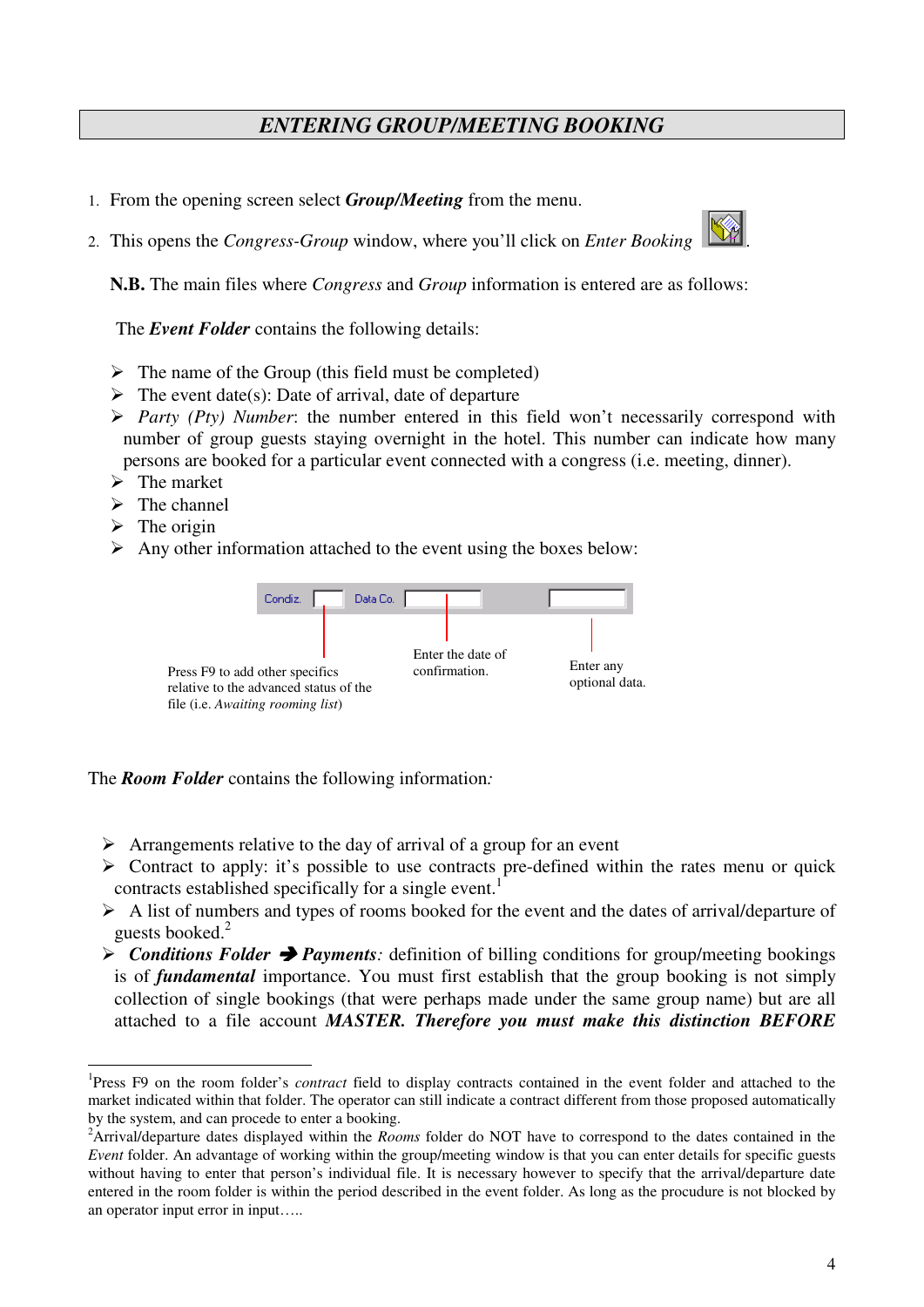*PROCEEDING WITH CHECK-IN.* The failure of a front office operator to make this booking distinction will result in future difficulties in managing the account(s).

#### 4. The *Room* folder

|                                                        | Press <i>Contract</i> to define a                                         | specific <i>Price List</i> for the group                                                                                                                                                                                                   |     |                                                                                 |            |                                                                                                                                                                                                               |                                                                                                                                                                                                         | Press F9 to enter the<br>applicable contract.                |        |                                                                                                                                                                        |                                                                                                                                                 |                                           |
|--------------------------------------------------------|---------------------------------------------------------------------------|--------------------------------------------------------------------------------------------------------------------------------------------------------------------------------------------------------------------------------------------|-----|---------------------------------------------------------------------------------|------------|---------------------------------------------------------------------------------------------------------------------------------------------------------------------------------------------------------------|---------------------------------------------------------------------------------------------------------------------------------------------------------------------------------------------------------|--------------------------------------------------------------|--------|------------------------------------------------------------------------------------------------------------------------------------------------------------------------|-------------------------------------------------------------------------------------------------------------------------------------------------|-------------------------------------------|
|                                                        | Evento                                                                    | Camere<br>Contratto COR                                                                                                                                                                                                                    |     |                                                                                 | Condizioni | Storia<br>Arr. $FB$                                                                                                                                                                                           | Addebiti                                                                                                                                                                                                | Meeting<br>Allotment                                         |        | Totali                                                                                                                                                                 |                                                                                                                                                 |                                           |
| Period of stay<br>relative for the<br>highlighted line | Propaga<br>Arrivo<br>24/05/2001<br>24/05/2001<br>24/05/2001<br>24/05/2001 | Partenza<br>31/05/2001<br>24/05/200 31/05/2001<br>31/05/2001<br>24/05/2001 3\/05/2001<br>31/05/2001<br>31/05/2001<br>24/05/2001 31/05/2001<br>$\sqrt{24/05/2001}$ 31/05/2001                                                               | Nr. | Tipo:<br><b>MO</b><br>M <sub>0</sub><br>MO<br>MO<br>MO<br>MO<br>MO<br><b>MO</b> | Pres.      | Camere<br>2 ANTOGNAZZA / PERICO<br>2 ARRIGONI /PERIGO<br>2 BOIOCCHI / BARBIERI<br><b>2 CANAVESI / CROCI</b><br>2 CAVALLERI / GRIFFINI<br>2 CERANI / SORDELLI<br>2 CORDARRI / CROCI<br><b>2 FIOR / FRATTIN</b> | <b>Cliente Hotel</b>                                                                                                                                                                                    | Room<br>754<br>755<br>757<br>758<br>759<br>760<br>767<br>769 | Prezzo | $1.092.000.00$ $\Box$<br>$1.092.000,00$ $\Gamma$ $\Gamma$<br>$1.092.000,00$ $\Gamma$ $\Gamma$<br>1.092.000,00<br>1.092.000,00<br>1.092.000,00<br>$1.092.000,00$ $\Box$ | Gr.All.Sts<br>GA PL<br>$1.092.000,00$ $\Box$ $\Box$ $\Box$ $\Box$<br><b>RL</b><br><b>RL</b><br><b>RL</b><br><b>RL</b><br><b>RL</b><br><b>RL</b> | Flag to indicate<br>complimentary<br>room |
|                                                        | Dettagli                                                                  | Ricerca<br>While handling group bookings, should you find it<br>necessary to modify the hotel plan or contract for a<br>$\mathbf{r}$ and $\mathbf{r}$ and $\mathbf{r}$ and $\mathbf{r}$ and $\mathbf{r}$ and $\mathbf{r}$ and $\mathbf{r}$ |     | Inserisci                                                                       |            | Cancella                                                                                                                                                                                                      | Annulla Preno<br>Before entering a contract you must define the hotel plan<br>arrangement. The arrangement indicated in the Hotel Plan<br>Field refers to the initial arrangement (i.e. from the day of | Sdoppia                                                      |        | Rooming List                                                                                                                                                           |                                                                                                                                                 |                                           |

5. Enter the hotel plan code that you would like to apply.

single guest's file, begin by clicking *Distribute*.

6. Position the cursor over the *Contract* field, press F9 to display available contracts.



arrival) of the group/meeting

If you enter data in one of these fields that falls outside the parameters defined by the contract, *the following error message will be displayed:*

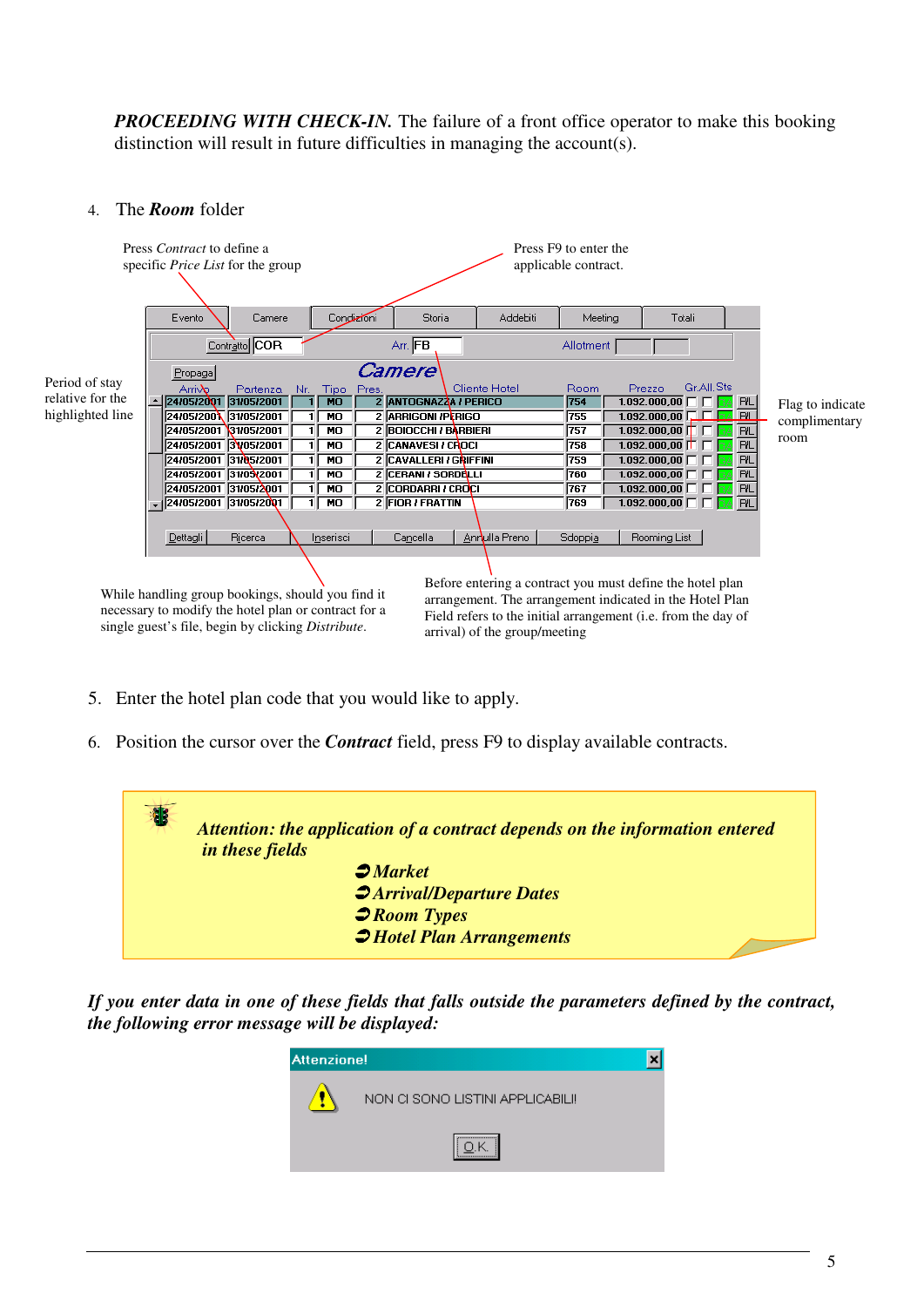#### **You can correct the data, or revise the contract 3 .**

Click *Contract* during booking to define a particular rate list for immediate application:



**Attention: The contract defined and applied to one file is memorised in the database and can be re-applied at another time for this file or for other files.**

Contracts defined in this *quick* manner become immediately available for use and are distinguished from normal contracts by a symbol inserted by the system when you save the contract:



Progressive numbers are automatically assigned by the system.

The *tilde* symbol, automatically inserted by the system, indicates a *quick* contract.

6. Buttons along the window's lower edge allow you to enter booking information for the group.

<sup>&</sup>lt;sup>3</sup> See *Contracts*: Normally this error message occurs when the hotel plan arrangement is not defined in the price list, or if the tariff doesn't correspond to the type of room used, or if the dates of the booking fall outside the interval (season) established by the contract.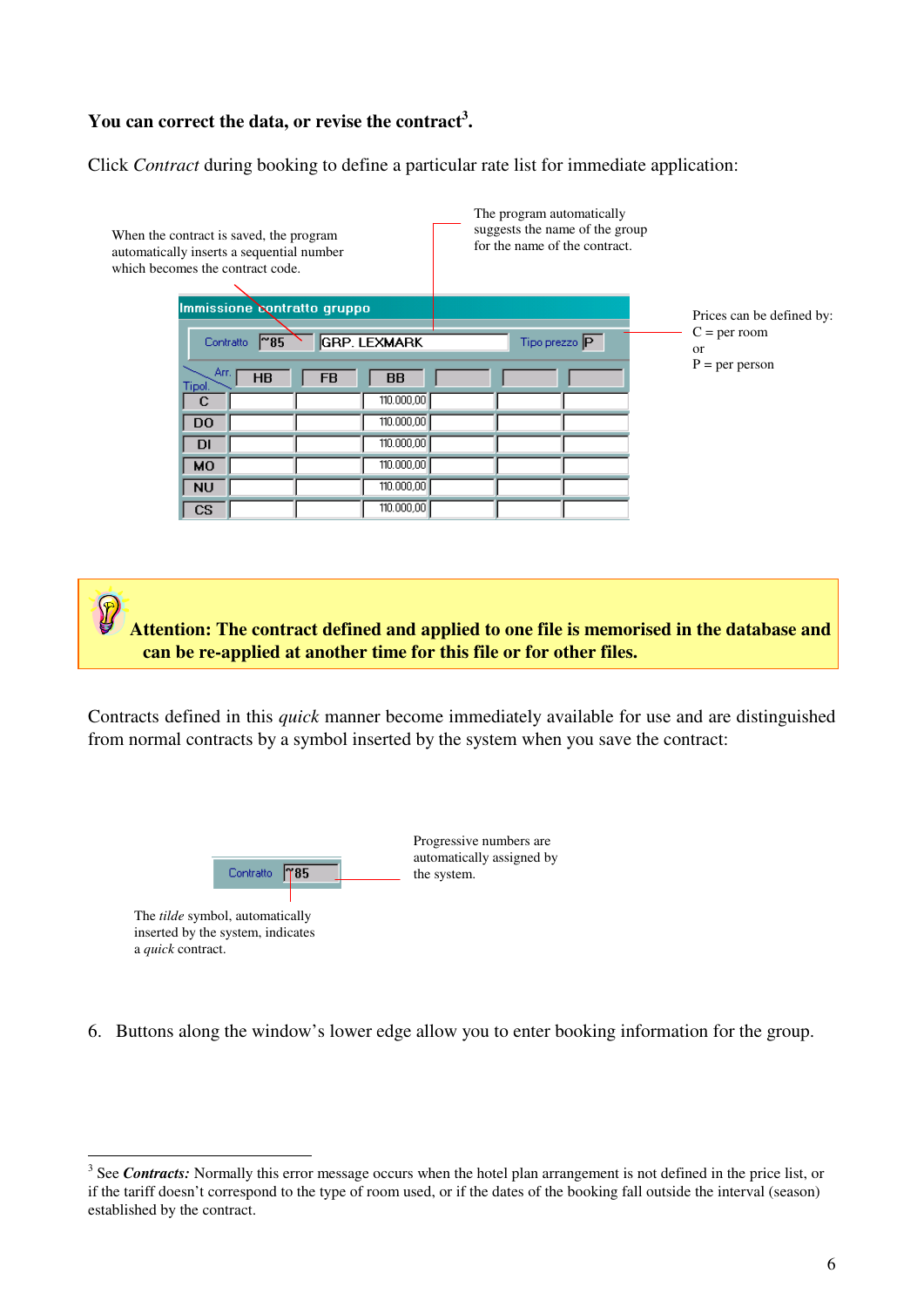

To display details of one group file click *Open File*

When you click *Insert*, the system automatically enters the arrival/departure dates indicated in the *Event* folder. Enter the number and type(s) of rooms you are booking. Any rooms for which guests will not be billed must be flagged in the appropriate *Gr* check-box. The system automatically inserts flags confirming guaranteed room status.

**Attention: The system allows you to omit room numbers in this phase of booking. If you wish to assign rooms, you must expand the booking so that all individual rooms are listed.**

|          |                                                              |    |       |               |                                                           | Flagging the $Gr$<br>$\uparrow$ box indicates the<br>guest in this room<br>will not be billed. |
|----------|--------------------------------------------------------------|----|-------|---------------|-----------------------------------------------------------|------------------------------------------------------------------------------------------------|
|          |                                                              |    |       |               |                                                           |                                                                                                |
| Partenza | Nr.                                                          |    | Pres. | Cliente Hotel | Room                                                      | Gr.All.Sts<br>Prezzo                                                                           |
|          |                                                              | L4 |       |               |                                                           | 420.000,00 $\Box$ $\Box$ $\Box$ $\Box$                                                         |
|          |                                                              | L4 |       |               |                                                           | 420.000,00<br><b>RL</b>                                                                        |
|          |                                                              | L4 |       |               |                                                           | 420.000,00 □ □ □ <mark>GA F/4</mark>                                                           |
|          |                                                              |    |       |               |                                                           |                                                                                                |
|          | 24/05/2001 27/05/2001<br>27/05/2001<br>24/05/2001 27/05/2001 |    |       | Tipo :        | <i>Camere</i><br>2 LEXMARK<br><b>LEXMARK</b><br>2 LEXMARK |                                                                                                |

7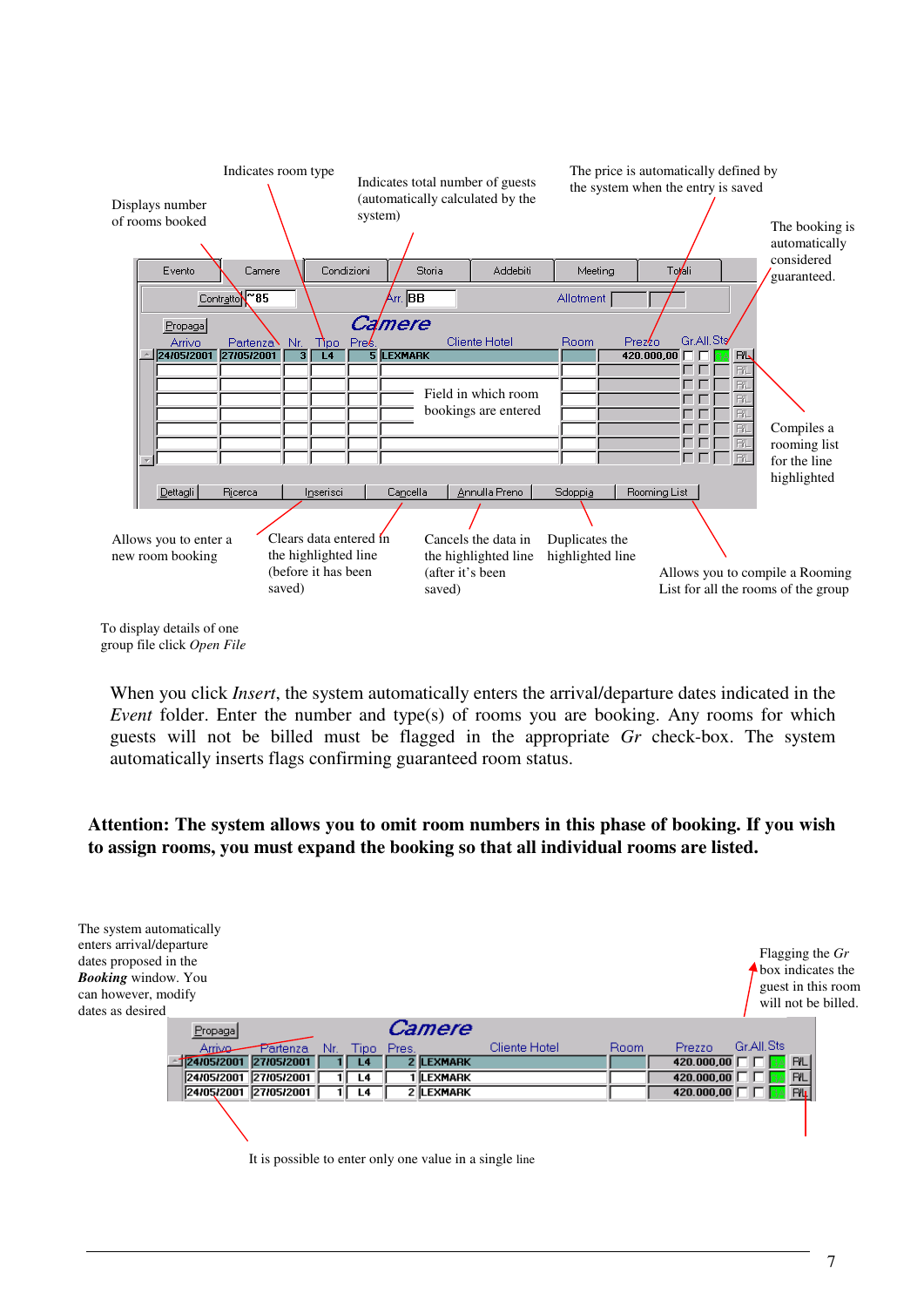| Prenotazione                                                                              | Condizioni                                                                          | Storia                                                                                                        | Operativo                                           |                                         |
|-------------------------------------------------------------------------------------------|-------------------------------------------------------------------------------------|---------------------------------------------------------------------------------------------------------------|-----------------------------------------------------|-----------------------------------------|
| Arrivo<br><b>Notti</b><br>Partenza<br>Quantita<br>Tipologia<br>L <sub>4</sub><br>N.Camera | 24/05/2001 Gi<br>27/05/2001 Do<br>All. $\square$                                    | Struttura Hotel<br>Congressi<br>Mercato<br>PCO Italiani<br><b>Canale</b><br><b>Fax</b><br>Origine<br>Prodotto | <b>Ditta</b><br>Agenzia<br>Rappresentante<br>Gruppo | <b>F.B.I. &amp; CONGRESS</b><br>LEXMARK |
| Presenze 2<br> ~85<br>Contratto<br>Prezzo<br><b>LEXMARK</b><br>Cliente                    | Gra'Osp <sup>[18]</sup><br>Arrangiamento BB<br>$\mathbf{v}$<br>420.000,00<br>Sconto | $\frac{3}{2}$                                                                                                 | Preno<br>Check-in                                   |                                         |

In cases where an event rooming list must be entered at a later time, you will not be able to expand (display all) bookings. You can however access the rooming-list function for a single line by clicking:



The following window opens to display the compilation of the rooming list:



- This window system was designed to save time when compiling a rooming list. In one simple operation, you can: compile basic data for all group members and assign rooms. Then during check-in, you will only have to complete a full registration form for the group leader. You'll also be able to print a rooming list.
- ATTENTION: once you begin entering even one person's registration information, it is obligatory to enter data for all participants (at least including sex, state or province)
- When you have finished entering data, the rooms folder will appear as follows: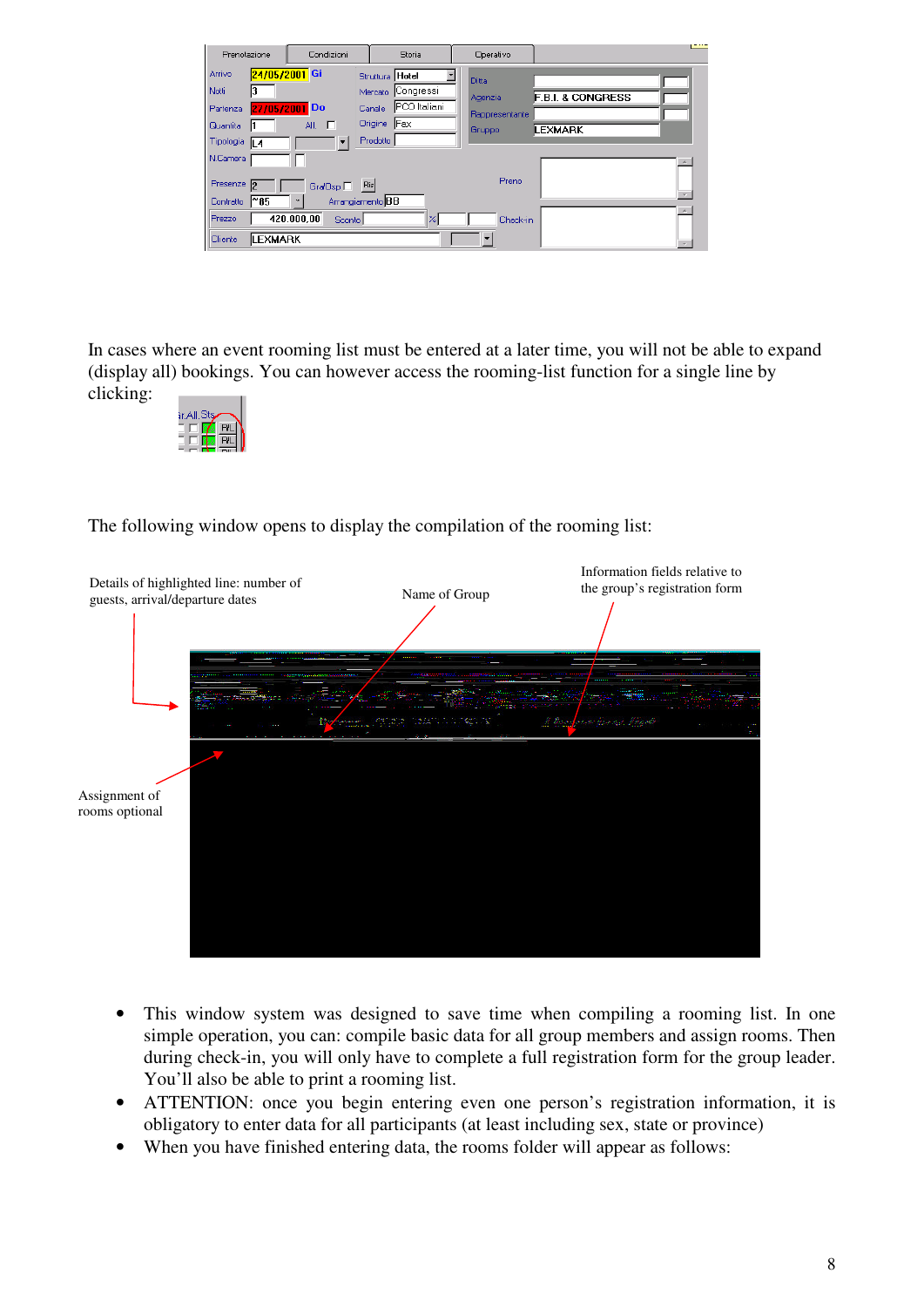7. The program automatically considers a booking guaranteed unless you choose to change the status using the buttons in the lower right corner.

| Evento                                                                                         | Camere                                                                                                                                 | Condizioni                                                            | Storia                              | Addebiti                                                                        | Meeting                                                              | Totali                                                                                |
|------------------------------------------------------------------------------------------------|----------------------------------------------------------------------------------------------------------------------------------------|-----------------------------------------------------------------------|-------------------------------------|---------------------------------------------------------------------------------|----------------------------------------------------------------------|---------------------------------------------------------------------------------------|
| Arrivo<br>Notti<br>Partenza 27/05/2001 Do<br>Presenze <sup>1</sup> 5<br>Condiz.<br><b>Note</b> | 24/05/2001 Gi<br><b>Allotment</b><br>г<br>Data Co.                                                                                     | Hotel<br>Struttura<br>Mercato<br>Canale<br>Origine<br>Fax<br>Prodotto | Ditta<br> Congressi<br>PCO Italiani | Agenzia<br>Rappresentante<br>libm<br>Gruppo<br>Tipo sconto                      | <b>F.B.I. &amp; CONGRESS</b>                                         |                                                                                       |
| <b>Numero</b>                                                                                  | 8266                                                                                                                                   | Voucher                                                               |                                     | The program automatically considers a<br>change the status, using these buttons | Stato Garantito congresso<br>booking guaranteed unless you choose to | Off   WL Gar<br>Click Gua to accept the<br>automatically selected<br>guarantee status |
| <b>Numero</b>                                                                                  | 8266<br>Click Off to treat a frienot as booking, but only as an offer.<br>Such treatment will not effect availability, allowment, etc. | Voucher                                                               |                                     |                                                                                 | Stato Garantito congresso                                            | Off WL Gar                                                                            |

If a room is not available at the time the booking is made, click *WL* to place the booking on a waiting list for confirmation at a later time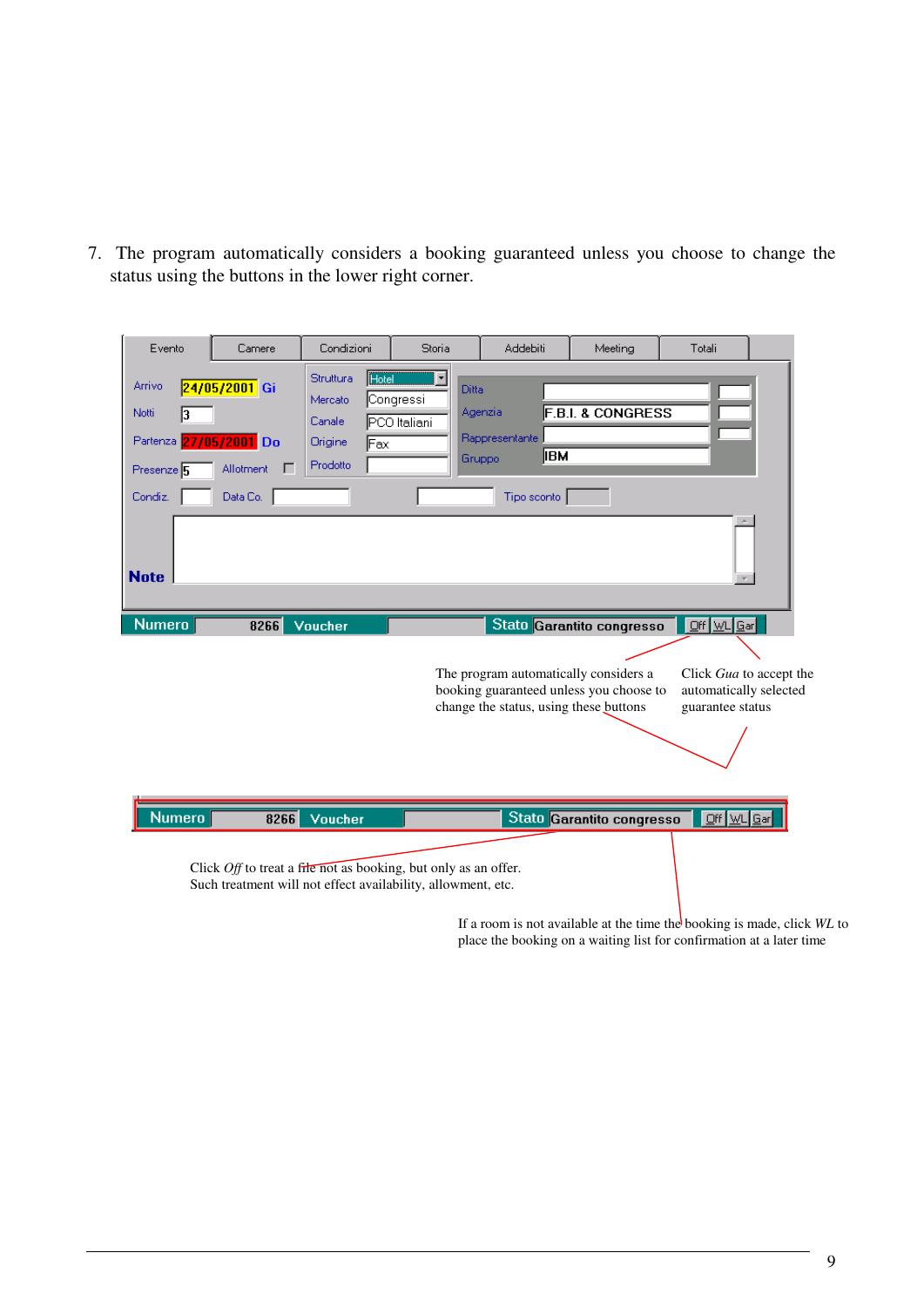## *CONDITIONS GUARANTEE FOLDER*

This window manages any requests for conditions and guarantees.

| Ditta                                       |                                                 | Gruppo     |                    |          | Arrivo                           | Pre. Stato<br>Partenza              |      |
|---------------------------------------------|-------------------------------------------------|------------|--------------------|----------|----------------------------------|-------------------------------------|------|
| ×<br>CORDUSIO VIAGGI                        |                                                 |            | CORDUSIODIECI      |          | 01/09/2001                       | 13/09/2001<br>阿                     | lag. |
| ≐<br>INTERCRAL                              |                                                 |            | MEETING 2 AMICIZIA |          | 01/09/2001                       | 08/09/2001<br>120<br><b>GG</b>      |      |
| SAMPEI TOURS SRL<br>$\overline{\mathbf{v}}$ |                                                 |            | SAMPEISEI          |          | 03/09/2001                       | छि<br>10/09/2001<br><b>GO</b>       |      |
| ×.                                          | CORSI & CONGRESSI DI MARIA CARME CONGRESSO AIRO |            |                    |          | 04/09/2001                       | 350 GG<br>08/09/2001                |      |
| Evento                                      | Camere                                          | Condizioni | Storia             | Addebiti | Meeting                          | Totali                              |      |
| Pagamento<br>Garanzia                       | Soggiorno                                       |            |                    |          |                                  |                                     |      |
| Data Conferma                               |                                                 |            |                    |          | Importo richiesto   5.000.000,00 |                                     |      |
|                                             |                                                 |            | Depositi           |          |                                  |                                     |      |
| <b>Data</b>                                 | Anho Numero<br>Importo                          |            | Iva<br>Note        |          | <b>Intestalario</b>              | Conto                               |      |
| Registrazione                               | Interno                                         |            |                    |          |                                  |                                     | г    |
|                                             |                                                 |            |                    |          |                                  |                                     |      |
|                                             |                                                 |            |                    |          |                                  |                                     |      |
|                                             |                                                 |            |                    |          |                                  |                                     |      |
|                                             |                                                 |            |                    |          |                                  |                                     |      |
| Dettagli                                    |                                                 | Ricerca    | Inserisci          | Cancella |                                  |                                     |      |
| <b>Numero</b>                               | 6230<br>Voucher                                 |            |                    |          |                                  | Stato Opzionato congresso Of WL Gar |      |

When there is a r*equest for down payment or security deposit,* you can manage the booking as an *Option.* In this case, the program will automatically mark the status box *OP*.

In this part of the window you can register down payments and deposits requested.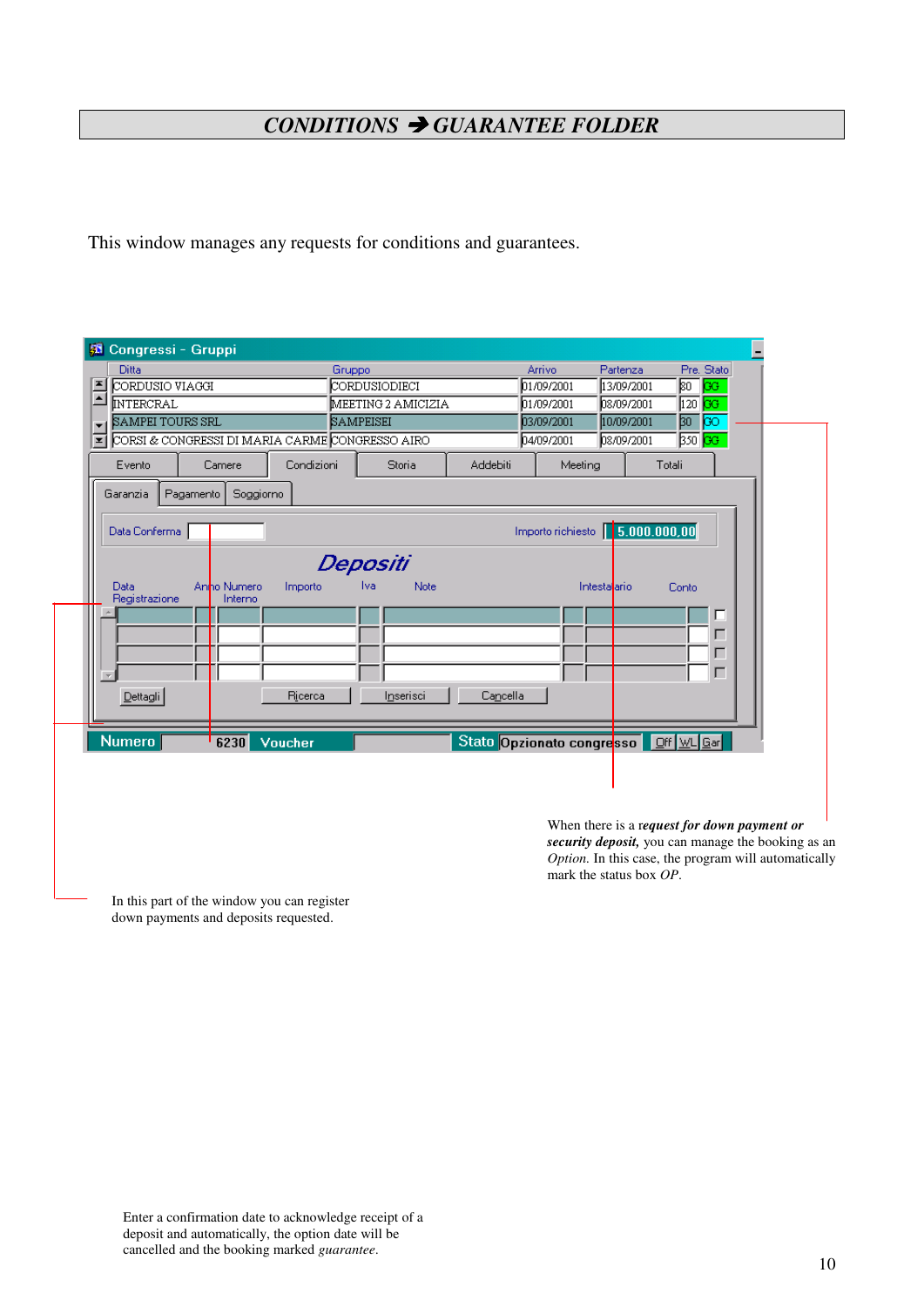## *CONDITIONS PAYMENT FOLDER*

This window allows you to manage guest accounts and billing.

| Congressi - Gruppi                                                    |                                                                                                                                                          |                              |                            |                                                                                                                                                       |            |                                                               |
|-----------------------------------------------------------------------|----------------------------------------------------------------------------------------------------------------------------------------------------------|------------------------------|----------------------------|-------------------------------------------------------------------------------------------------------------------------------------------------------|------------|---------------------------------------------------------------|
| Ditta                                                                 |                                                                                                                                                          | Gruppo                       |                            | Arrivo                                                                                                                                                | Partenza   | Pre. Stato                                                    |
| 革<br>CORDUSIO VIAGGI                                                  |                                                                                                                                                          | CORDUSIODIECI                |                            | 01/09/2001                                                                                                                                            | 13/09/2001 | 30<br><b>GG</b>                                               |
| $\triangle$<br><b>INTERCRAL</b>                                       |                                                                                                                                                          | MEETING 2 AMICIZIA           |                            | 01/09/2001                                                                                                                                            | 08/09/2001 | $120$ GG                                                      |
| SAMPEI TOURS SRL<br>۰                                                 |                                                                                                                                                          | SAMPEISEI                    |                            | 03/09/2001                                                                                                                                            | 10/09/2001 | ⅏<br><b>GO</b>                                                |
| $\vert x \vert$                                                       | CORSI & CONGRESSI DI MARIA CARME CONGRESSO AIRO                                                                                                          |                              |                            | 04/09/2001                                                                                                                                            | 08/09/2001 | 350 <mark>GG</mark>                                           |
| Evento                                                                | Camere<br>Condizioni                                                                                                                                     | Storia                       | Addebiti                   | Meeting                                                                                                                                               |            | Totali                                                        |
| Pagamento<br>Ordine<br><b>Cliente</b><br>Rappresentante               | Condizioni per la fatturazione<br>Intestatario Conto<br>VMEETING 2 AMICIZI R<br><b>FINTERCRAL</b>                                                        | CA<br>lso<br>ΙF<br>Inserisci | Pagamento<br>А<br>Cancella |                                                                                                                                                       | Condizioni | Tipo esenzione                                                |
| <b>Nurnero</b>                                                        | Voucher<br>6700                                                                                                                                          |                              |                            | Stato Garantito congresso                                                                                                                             |            | Off WL Gar                                                    |
| Displays progressive<br>numbering of accounts<br>present in the file. | Indicates the account<br>holder. To modify the<br>automatically<br>designated holder<br>click the arrow                                                  |                              | the choices listed         | Indicates the type of payment client<br>will use to close the account during<br>check-out. To modify the type<br>indicated, press F9 and select among |            | These fields allow you to                                     |
|                                                                       | Indicates the type of fiscal<br>document to issue during check-<br>out. To modify the type<br>indicated, press F9 and select<br>among the choices listed |                              |                            |                                                                                                                                                       |            | specify which charges<br>must be entered into the<br>account. |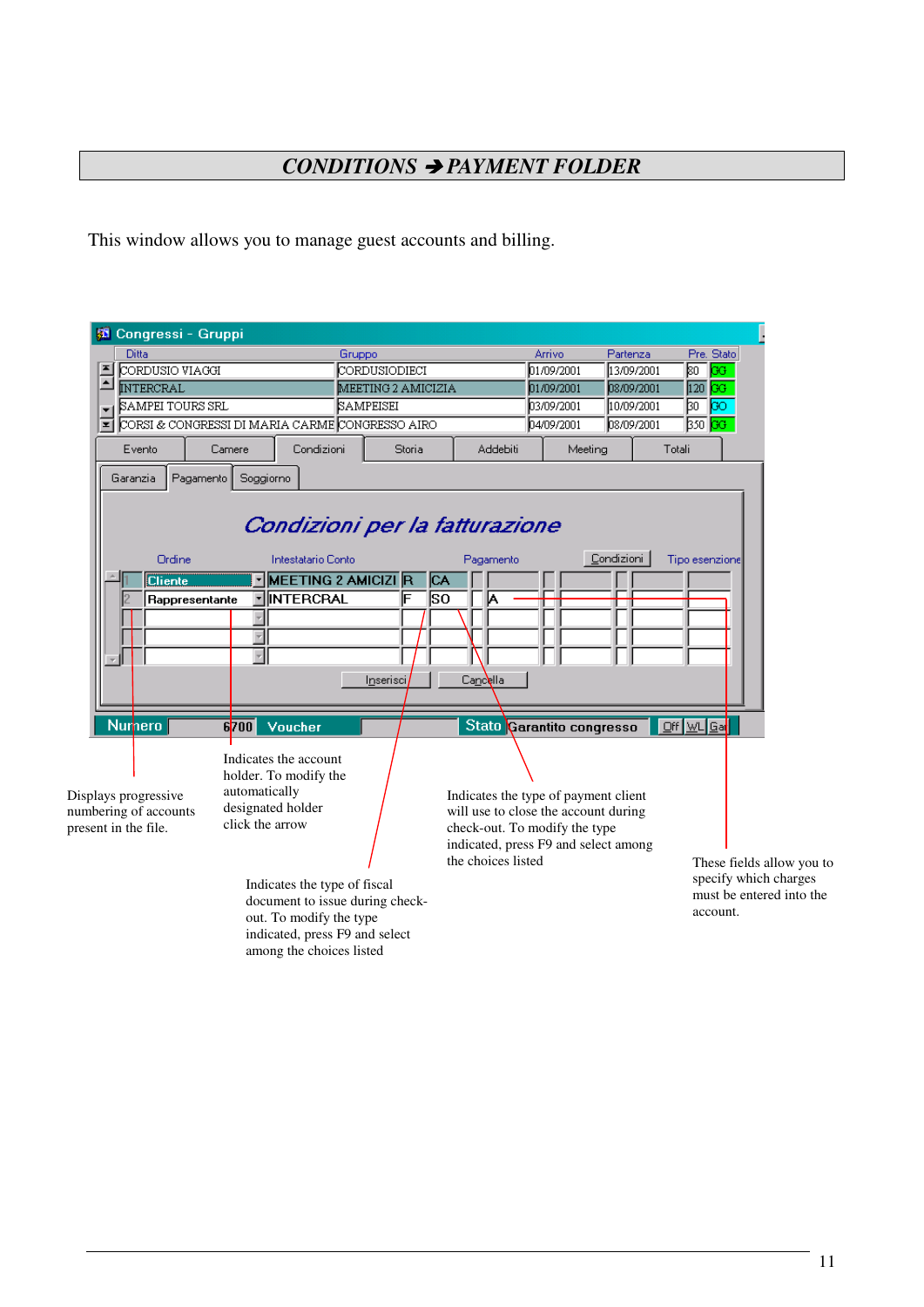At the time you save the master account file, the program automatically inserts within each single file, the following billing information:

#### - *Example with payment type SO*

This figure refers to booking conditions as they are represented within a *single file* attached to a group booking:

- 1. Line #1 indicates that any extra charges will be billed to the guest
- 2. In line #2, *Booking* indicates that all charges related to room and hotel plan will be transferred to the master account (responsible for the booking)

| Congressi - Gruppi                           |                                          |                                                                |                                                                      |                             |                           |            |                          |  |
|----------------------------------------------|------------------------------------------|----------------------------------------------------------------|----------------------------------------------------------------------|-----------------------------|---------------------------|------------|--------------------------|--|
| Ditta                                        |                                          | Gruppo                                                         |                                                                      |                             | Arrivo                    | Partenza   | Pre. Stato               |  |
| CORDUSIO VIAGGI                              |                                          |                                                                | CORDUSIODIECI                                                        |                             | 01/09/2001                | 13/09/2001 | ko.<br>lag.              |  |
| ≛<br>INTERCRAL                               |                                          |                                                                | MEETING 2 AMICIZIA                                                   |                             | 01/09/2001                | 08/09/2001 | 120 <br>lag.             |  |
| SAMPEI TOURS SRL<br>$\overline{\phantom{a}}$ |                                          |                                                                | SAMPEISEI                                                            |                             | 03/09/2001                | 10/09/2001 | l <mark>co</mark><br>βO. |  |
| z                                            |                                          | CORSI & CONGRESSI DI MARIA CARME CONGRESSO AIRO                |                                                                      |                             | 04/09/2001                | 08/09/2001 | 350 <mark>GG</mark>      |  |
| Evento                                       | Camere                                   | Condizioni                                                     | Storia                                                               | Addebiti                    | Meeting                   |            | Totali                   |  |
| Garanzia<br>Ordine<br><b>Cliente</b>         | Pagamento<br>Soggiorno<br>Rappresentante | Intestatario Conto<br>VMEETING 2 AMICIZI R<br><b>INTERCRAL</b> | Condizioni per la fatturazione<br><b>CA</b><br>lso<br>F<br>Inserisci | Pagamento<br>ΙA<br>Cancella |                           | Condizioni | Tipo esenzione           |  |
| Numero                                       | 6700                                     | Voucher                                                        |                                                                      |                             | Stato Garantito congresso |            | <u>Off   W</u> L   Gar   |  |

#### *IN-DEPTH OPERATIONS*

Billing conditions defined for an event or group booking do not necessarily have to be the same for every room listed in the *Room* folder. You can intervene in a single file by clicking:



*If you wish to designate a different account holder* use the *Account Holder* field*.*

| Evento<br>Camere      | Condizioni                     | Storia | Addebiti   | Meeting    | Totali         |
|-----------------------|--------------------------------|--------|------------|------------|----------------|
| Garanzia<br>Pagamento | Soggiorno                      |        |            |            |                |
|                       |                                |        |            |            |                |
|                       | Condizioni per la fatturazione |        |            |            |                |
| Ordine                | Intestatario Conto             |        | Pagamento  | Condizioni | Tipo esenzione |
| <b>Cliente</b>        | <b>FBOSCH UNO</b>              | IR     | <b>ICA</b> |            |                |
| Agenzia               | <b>OPTIMA CONSULT F</b>        |        | lsc<br>А   |            |                |
|                       |                                |        |            |            |                |
|                       |                                |        |            |            |                |
|                       |                                |        |            |            |                |
|                       | Inserisci                      |        | Cancella   |            |                |
|                       |                                |        |            |            |                |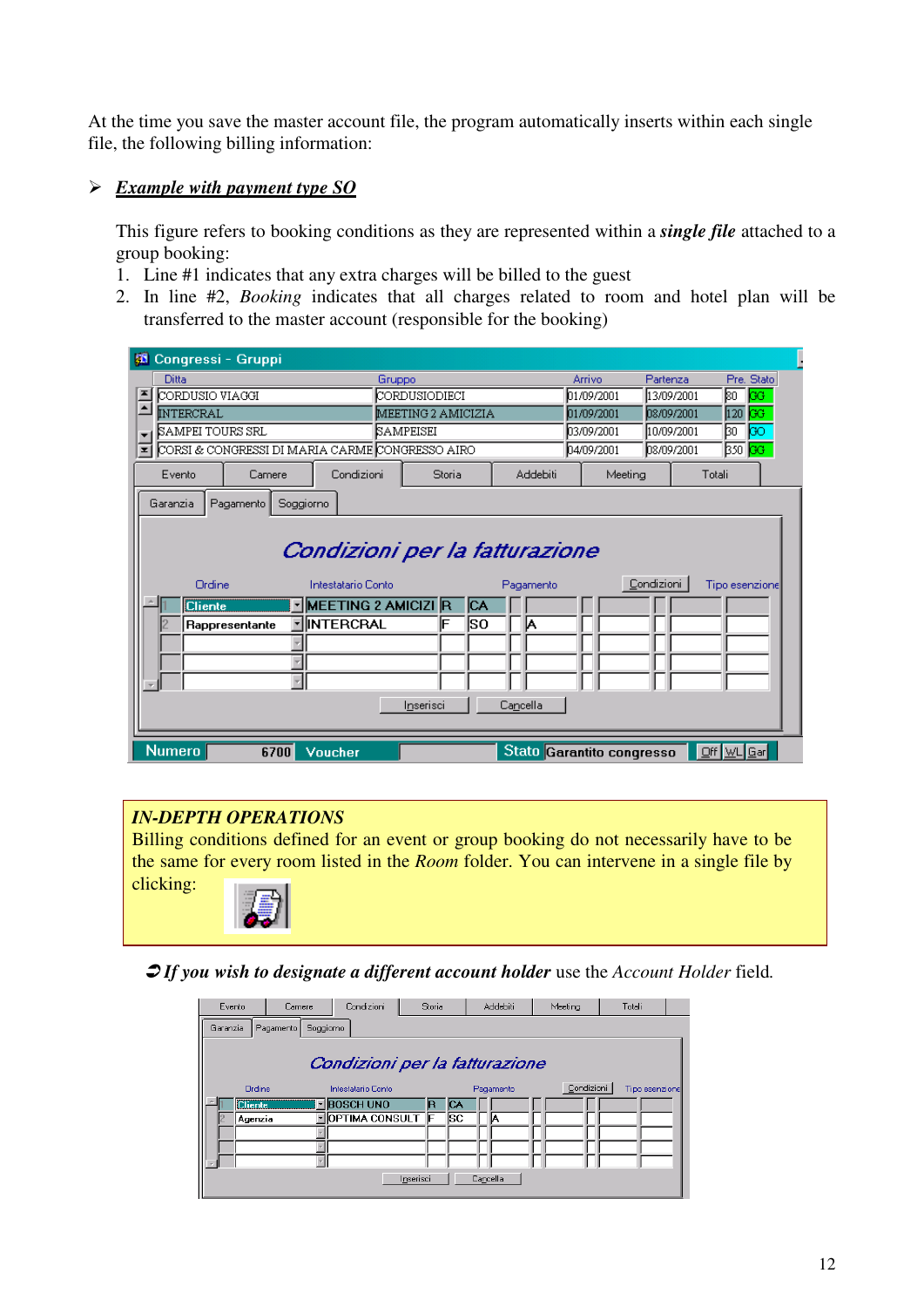*If you wish to redirect specific charges to selected accounts* use the fields immediately following the information entered in Account Holder.



Press F9 to specify the grouping code for charges to debited to the account 4

> Enter the plus sign "+" and press F9 to specify charge(s) to add to the bill. Similarly, you can enter the minus sign "-" to specify charges to bill to another account.

<sup>4</sup> Some charge group codes are defined during installation of software. Code *A* groups all charges derived from hotel plan arrangements and group code *\$E* designates all extra charges.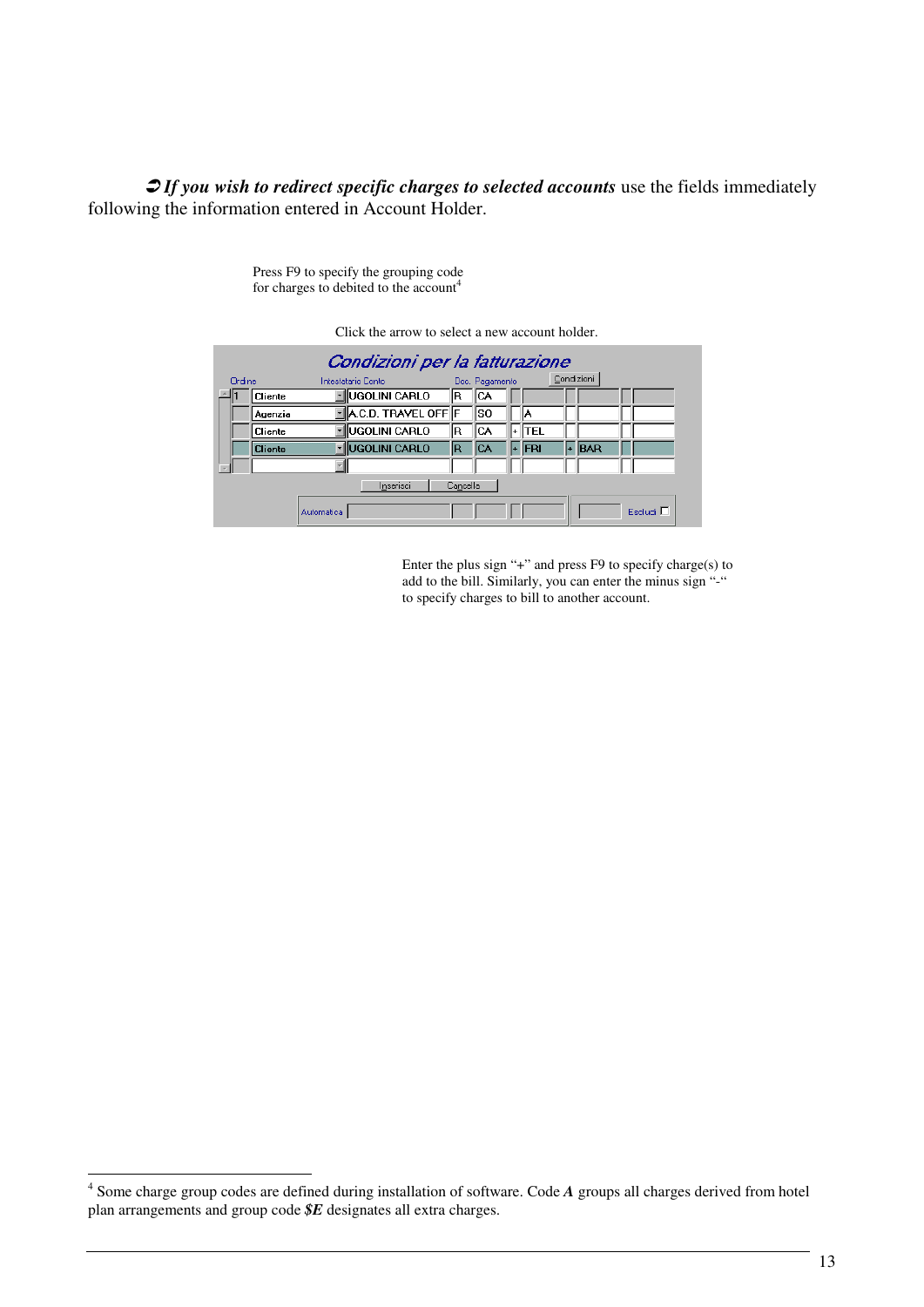## *CONDITIONS STAY FOLDER*

With this window you can make modifications to a guest's stay that will affect guest account treatment. Once changes have been defined, the system will automatically debit for the new arrangements without further intervention. Modifications to the stay apply only to hotel plan arrangement and not to the contract which remains unchanged.

| Ditta<br>$\boxed{\blacksquare}$                                       |                                                                                    | Gruppo<br><b>CONVENTION BAYER</b>                                     |                                                                                                                                                            | Arrivo<br>09/09/2001 | Partenza<br>10/09/2001 | Pre. Stato<br>I1 | GG.                                                                                                                    |
|-----------------------------------------------------------------------|------------------------------------------------------------------------------------|-----------------------------------------------------------------------|------------------------------------------------------------------------------------------------------------------------------------------------------------|----------------------|------------------------|------------------|------------------------------------------------------------------------------------------------------------------------|
|                                                                       |                                                                                    |                                                                       |                                                                                                                                                            |                      |                        |                  |                                                                                                                        |
|                                                                       |                                                                                    |                                                                       |                                                                                                                                                            |                      |                        |                  |                                                                                                                        |
| Evento                                                                | Condizioni<br>Camere<br>Soggiorno                                                  | Storia                                                                | Addebiti                                                                                                                                                   | Meeting              |                        | Totali           |                                                                                                                        |
| Pagamento<br>Garanzia<br>Data<br>$\overline{\phantom{a}}$<br>Dettagli | Variazioni soggiorno:<br>Trattamento<br>Prezzo<br>€<br>€<br>€<br>€<br>❹<br>Ricerca | Tipo esenzione<br>Tipo sconto<br>Tipo telefono<br>Sconto<br>Inserisci | Note<br>Cancella                                                                                                                                           |                      |                        |                  |                                                                                                                        |
| <b>Numero</b>                                                         | 17818 N.Riferimento                                                                |                                                                       | <b>Stato</b> Garantito congresso                                                                                                                           |                      |                        | Off   WL Gar     |                                                                                                                        |
| This is the date when<br>the new, modified<br>arrangement begins      | Indicates the new arrangement<br>will apply to the group's stay                    |                                                                       | The price field does not have to<br>be completed. The system will<br>automatically apply the tariff<br>for the new hotel plan indicated<br>in the booking. |                      |                        |                  | These 3 fields will let you manage<br>specific details if they are activated by<br>GP Dati during program initializing |
|                                                                       | Click Details to enter other<br>information regarding a<br>meeting/group stay      |                                                                       |                                                                                                                                                            |                      |                        |                  |                                                                                                                        |
|                                                                       |                                                                                    |                                                                       |                                                                                                                                                            |                      |                        |                  |                                                                                                                        |
|                                                                       |                                                                                    | <b>81 Dettenti Songiorno</b>                                          |                                                                                                                                                            |                      | <b>M. B. Continued</b> | $\Box$           |                                                                                                                        |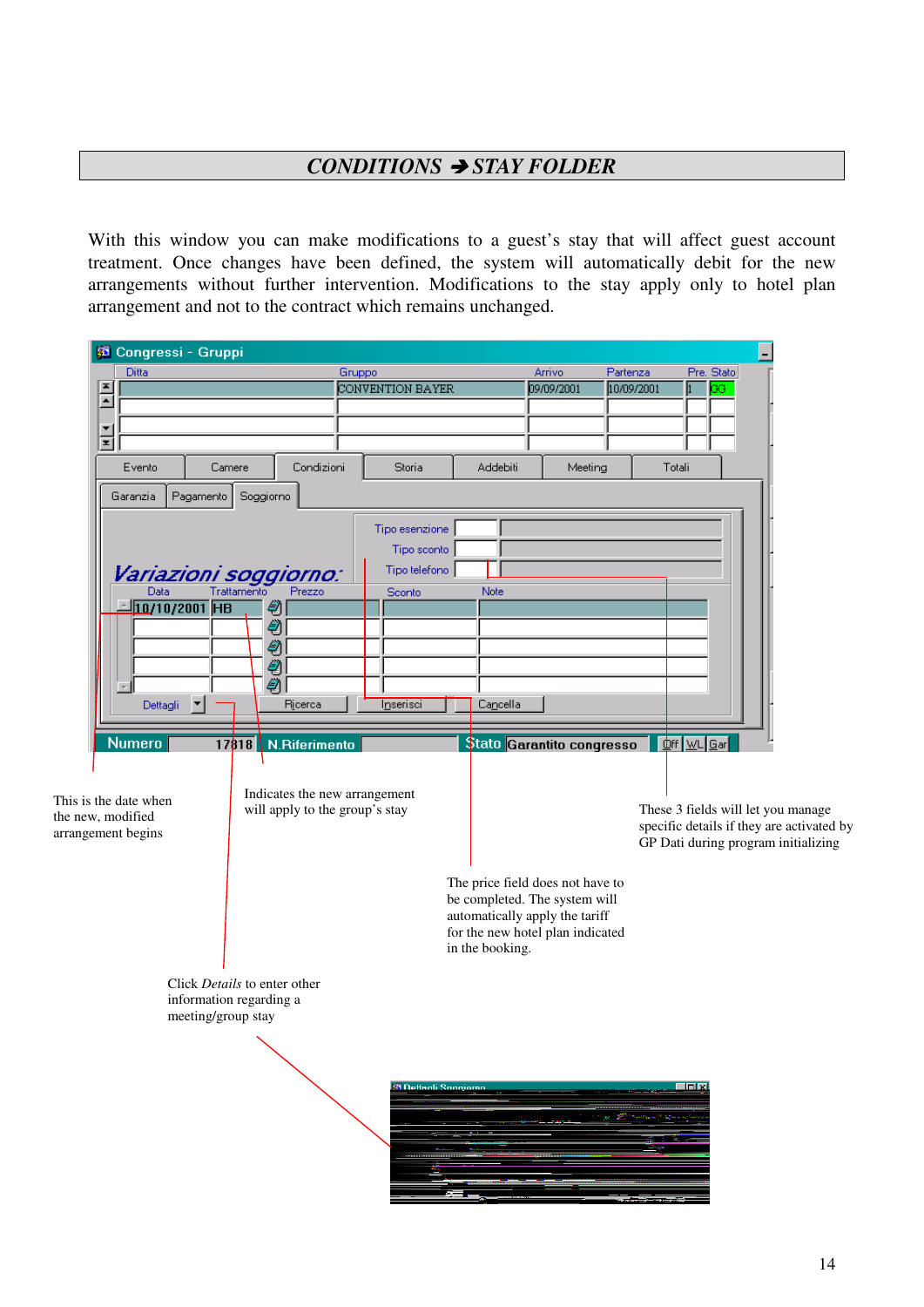Attention: In order for the stay variation to be applicable, the contract involved must permit the new arrangements you wish to apply. If such changes are prohibited by the contract, the system displays this message:

| <b>Attenzione!</b> |   |  |  |
|--------------------|---|--|--|
|                    |   |  |  |
|                    | w |  |  |
|                    |   |  |  |
|                    |   |  |  |
|                    |   |  |  |
|                    |   |  |  |
|                    |   |  |  |
|                    |   |  |  |
|                    |   |  |  |
|                    |   |  |  |

Verify<sup>5</sup> and if possible correct the data defined in the contract so you can apply the desired stay modifications.



<sup>&</sup>lt;sup>5</sup> See *Contracts*: Normally this occurs when the hotel plan arrangement is not defined in the price list, or if the tariff doesn't correspond to the type of room used, or if the dates of the booking fall outside the season established by the contract.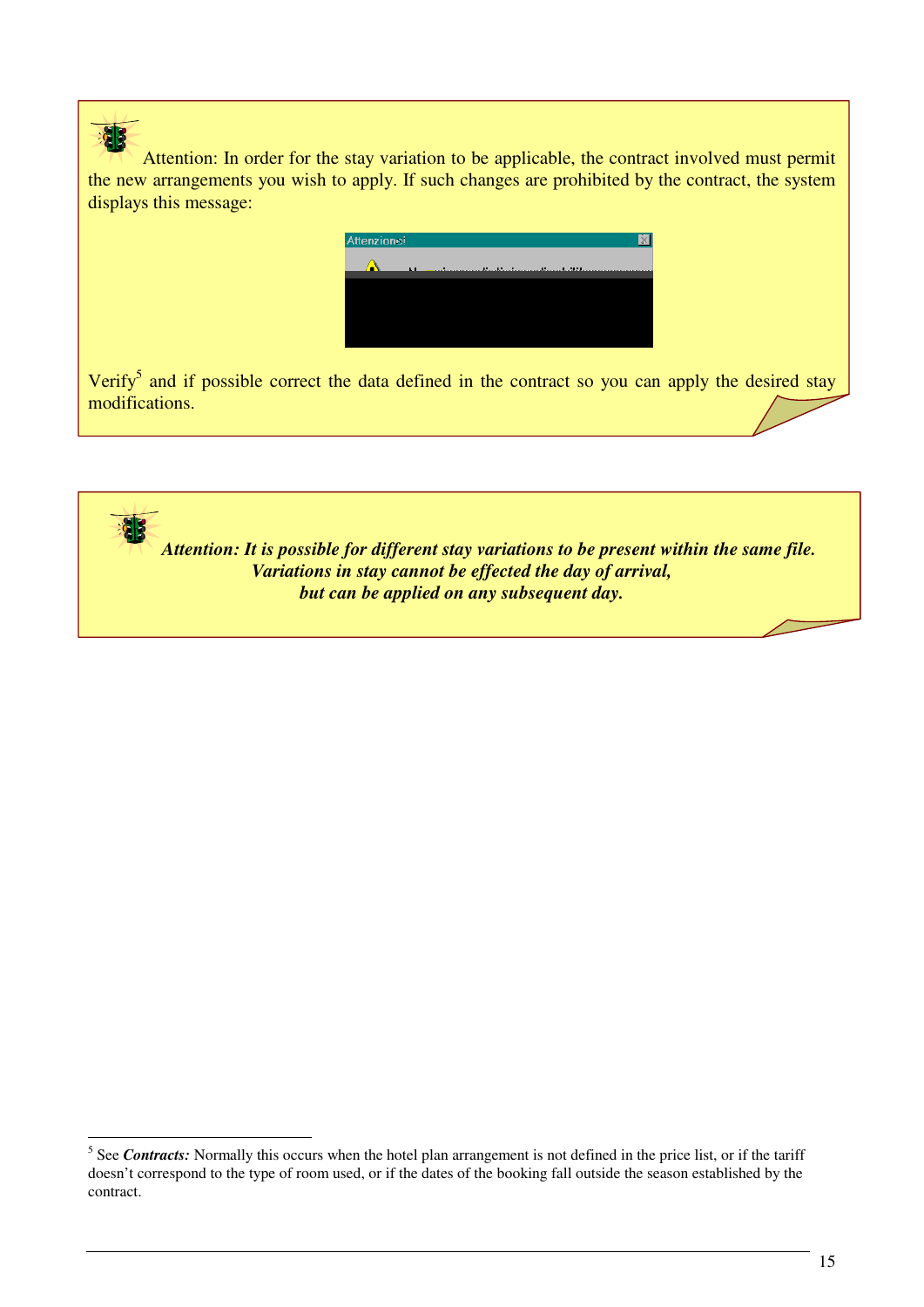#### *HISTORY HISTORY FOLDER*

Using the *History* window, you can access all information that has ever been a part of the file whether inserted, modified, or cancelled (including the code of the operator making the changes) on a read only basis.



Operation codes and types are written in database language. The accompanying description helps make it more comprehensible to operators who wish to investigate a file's history. If you need more details about a particular action, click *Search* to investigate further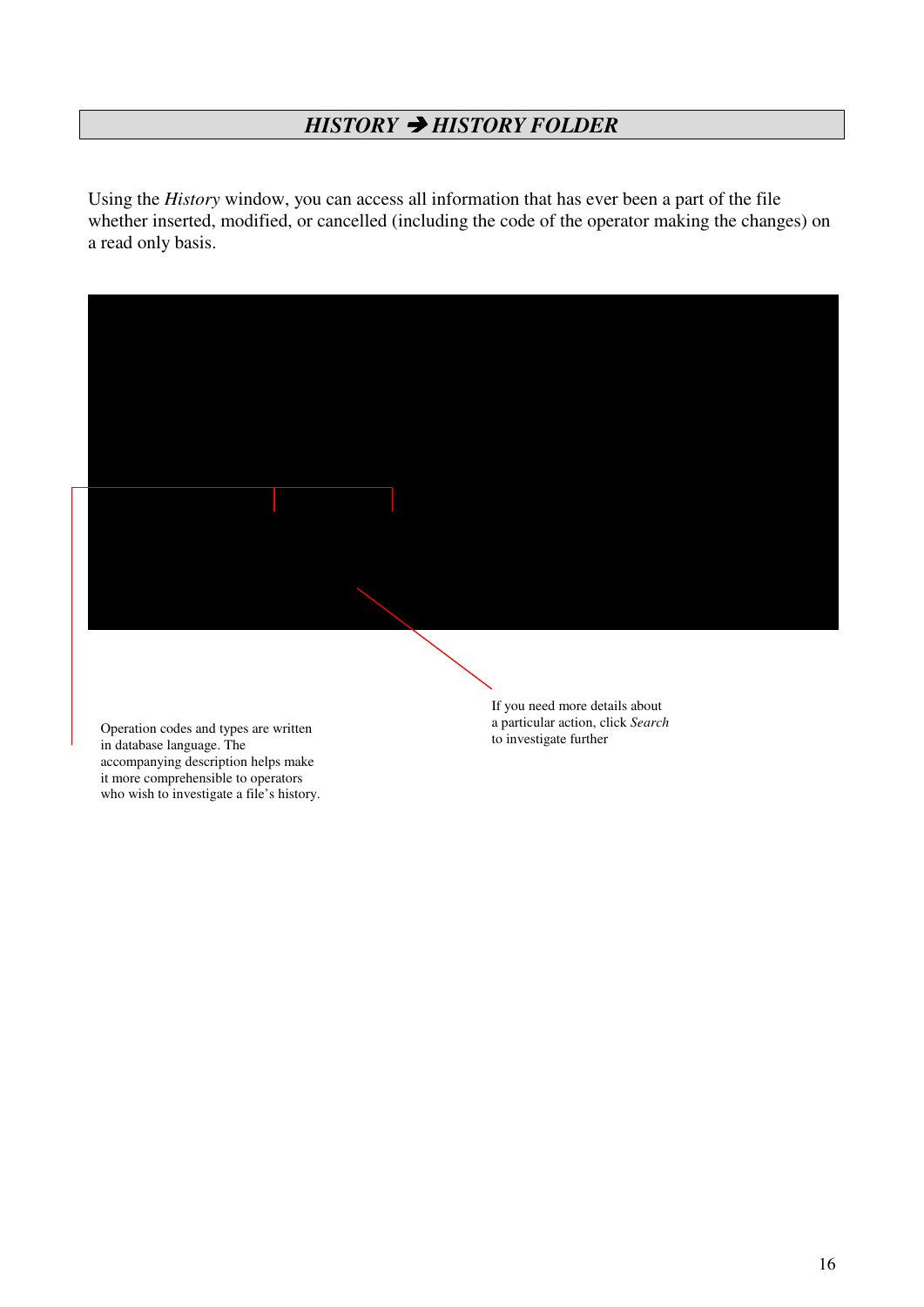## *HISTORY STATISTICS FOLDER*

The *Statistics* folder contains a summary of a file's principle information where you can read or enter new data as required.

| ×<br>$\triangleq$<br>٠<br>z | Congressi - Gr<br><b>Ditta</b><br>INTERCRAL<br>SAMPEI TOURS SRL<br>CORDUSIO VIAGGI<br><b>INTERCRAL</b>     |                          | When booking a meeting/group,<br>the name assigned to the group<br>becomes the group account<br><b>MEETING</b> | <b>CIZIA</b><br>SAMPEICINQUE<br>CORDUSIODIECI                 |          | This area summarizes the most important<br>file information (along with the code of<br>the operator who made the entries)<br>including the entry date of booking, the<br>date and reason for any cancellation, and<br>the date of last modification |              |  |
|-----------------------------|------------------------------------------------------------------------------------------------------------|--------------------------|----------------------------------------------------------------------------------------------------------------|---------------------------------------------------------------|----------|-----------------------------------------------------------------------------------------------------------------------------------------------------------------------------------------------------------------------------------------------------|--------------|--|
|                             | Evento                                                                                                     | Camere                   | Condizioni                                                                                                     | Storia                                                        | Addebiti | Meeting                                                                                                                                                                                                                                             | Totali       |  |
|                             | Statistica<br>Storia                                                                                       |                          |                                                                                                                |                                                               |          |                                                                                                                                                                                                                                                     |              |  |
|                             | Nome Intestatario<br>Data inserimento<br>Data annullamentb<br>Data modifica<br>Voucher multipl<br>Giornali | 04/04/2001<br>07/08/2001 | <b>MEETING 2 AMICIZIA</b><br><b>Q</b> peratore<br>Operatore<br>Operatore <sup>1</sup>                          | Statistica<br>Motivo<br>Transfert<br>Corsi<br>Tav. Ristorante |          | Tipo riunione<br>Gruppi<br>Codice centro                                                                                                                                                                                                            |              |  |
|                             | <b>Numero</b>                                                                                              | 6700                     | Voucher                                                                                                        |                                                               |          | Stato Garantito congresso                                                                                                                                                                                                                           | Off   WL Gar |  |

In these fields you can enter other information to the group file

**N.B.** The information entered in this window's fields does not influence the file in any way and is considered by the program to be simply notes. Some notes (i.e. Restaurant table) will be summarised and become part of the appropriate printout statement.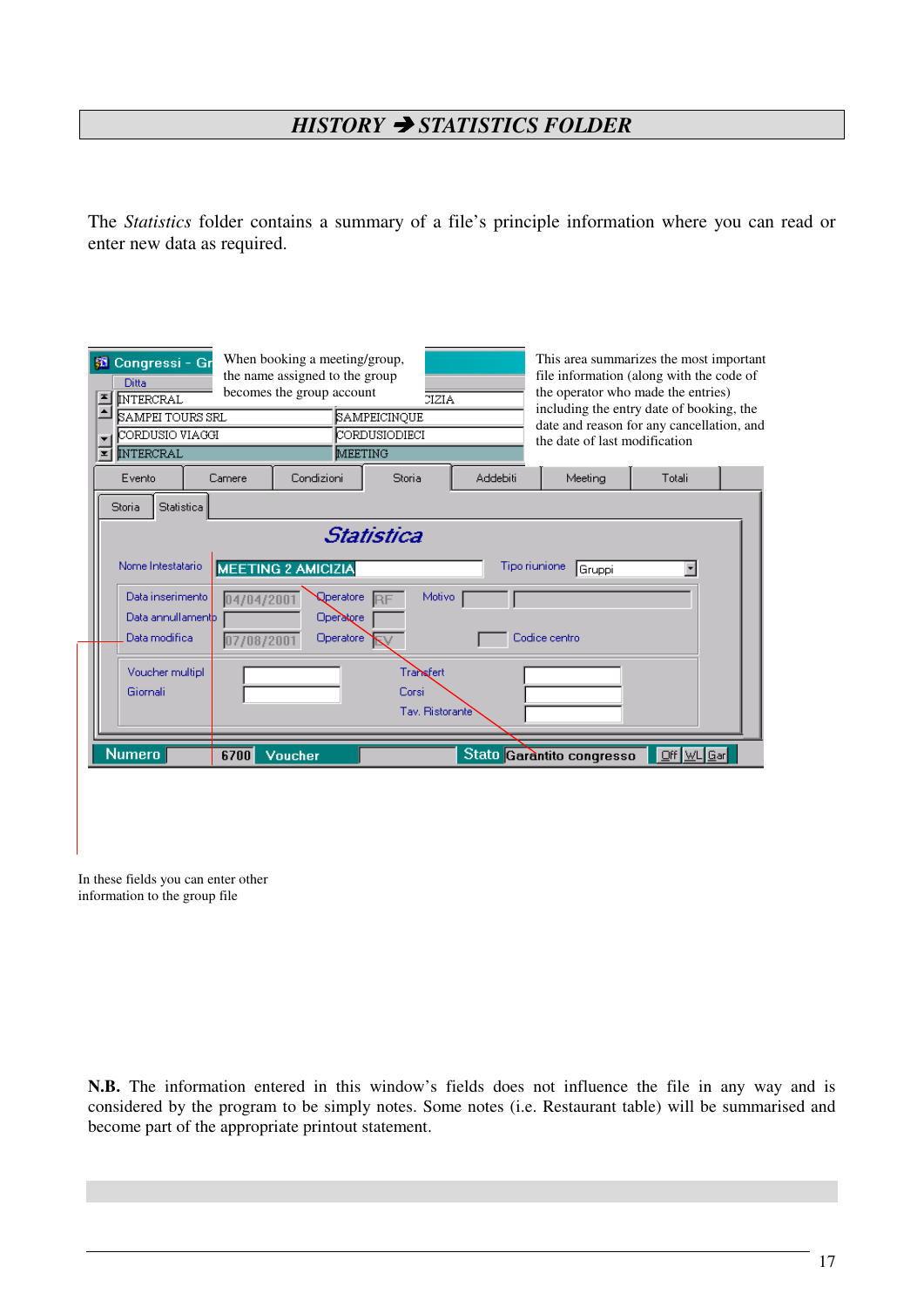## *CHARGES FOLDER*

| 瘹              | Congressi - Gruppi     |                           |            |           |                            |               |     |                             |             |           |                        |     |
|----------------|------------------------|---------------------------|------------|-----------|----------------------------|---------------|-----|-----------------------------|-------------|-----------|------------------------|-----|
|                | <b>Ditta</b>           |                           |            | Gruppo    |                            |               |     | Arrivo<br>Partenza          |             |           | Pre. Stato             |     |
|                | AMORINI VIAGGI         |                           |            | MEET      |                            |               |     | 15/05/2000                  | 15/05/2000  |           | Þ.                     | þЕ  |
| A              | <b>AMORINI VIAGGI</b>  |                           |            | PARTY     |                            |               |     | 15/05/2000                  | 15/05/2000  |           | þ                      | þЬ  |
|                | <b>BORGOVIAGGI SRL</b> |                           |            |           | <b>BORGOUNO</b>            |               |     | 17/05/2000                  | 24/05/2000  |           | 148   GL               |     |
| $\blacksquare$ | CORDUSIO VIAGGI        |                           |            |           | CORDUSIOUNO                |               |     | 17/05/2000                  | 31/05/2000  |           | b                      | GL. |
|                | Evento                 | Camere                    | Condizioni |           | Storia                     | Addebiti      |     | Meeting                     |             |           | Totali                 |     |
|                |                        |                           |            |           |                            | G             |     | Emessi                      | C In Essere |           |                        |     |
|                |                        |                           |            |           |                            |               |     |                             |             |           |                        |     |
|                | Emessi il              | $31 - 05 - 2000$          |            | Documento | Numero -<br>F              |               | 957 |                             |             | 6.216.000 |                        |     |
|                | D.Reg.                 | D.Bif.                    | Codice     |           | Descrizione Addebito       |               |     | Importo                     |             |           |                        |     |
|                |                        | 17/05/2000 17/05/2000 FBG |            |           | MESAROLI ISABELLA 902/2    |               |     | 148.000,00                  |             |           |                        |     |
|                | 17/05/2000             | 17/05/2000                | FBG        |           | CASTELLANI GABRIELLA 904/2 |               |     |                             | 148.000,00  |           |                        |     |
|                | 17/05/2000             | 17/05/2000                | FBG        |           | DELL'ANNO NICOLINA 908/2   |               |     |                             | 148.000,00  |           |                        |     |
|                | 18/05/2000             | 18/05/2000                | FBG        |           | MESAROLHSABELLA 902/2      |               |     |                             | 148.000,00  |           |                        |     |
|                | $\sqrt{18/05/2000}$    | 18/05/2000                | FBG        |           | CASTELLANI GABRIELLA 904/2 |               |     |                             | 148.000,00  |           |                        |     |
|                |                        |                           |            |           |                            | <b>TOTALE</b> |     | 6.216.000,00                |             |           |                        |     |
|                |                        |                           |            |           |                            |               |     |                             |             |           |                        |     |
|                |                        |                           |            |           |                            |               |     |                             |             |           |                        |     |
|                | <b>Numero</b>          | 1901                      | Voucher    |           |                            |               |     | Stato Pratica chiusa congre |             |           | <u>  Off  WL  G</u> ar |     |

This window displays details of the charges debited to the master account.

Click this check-box to display the accounts which have already had bills issued

*Attention: This is a READ ONLY window. It is not possible to modify data displayed here.*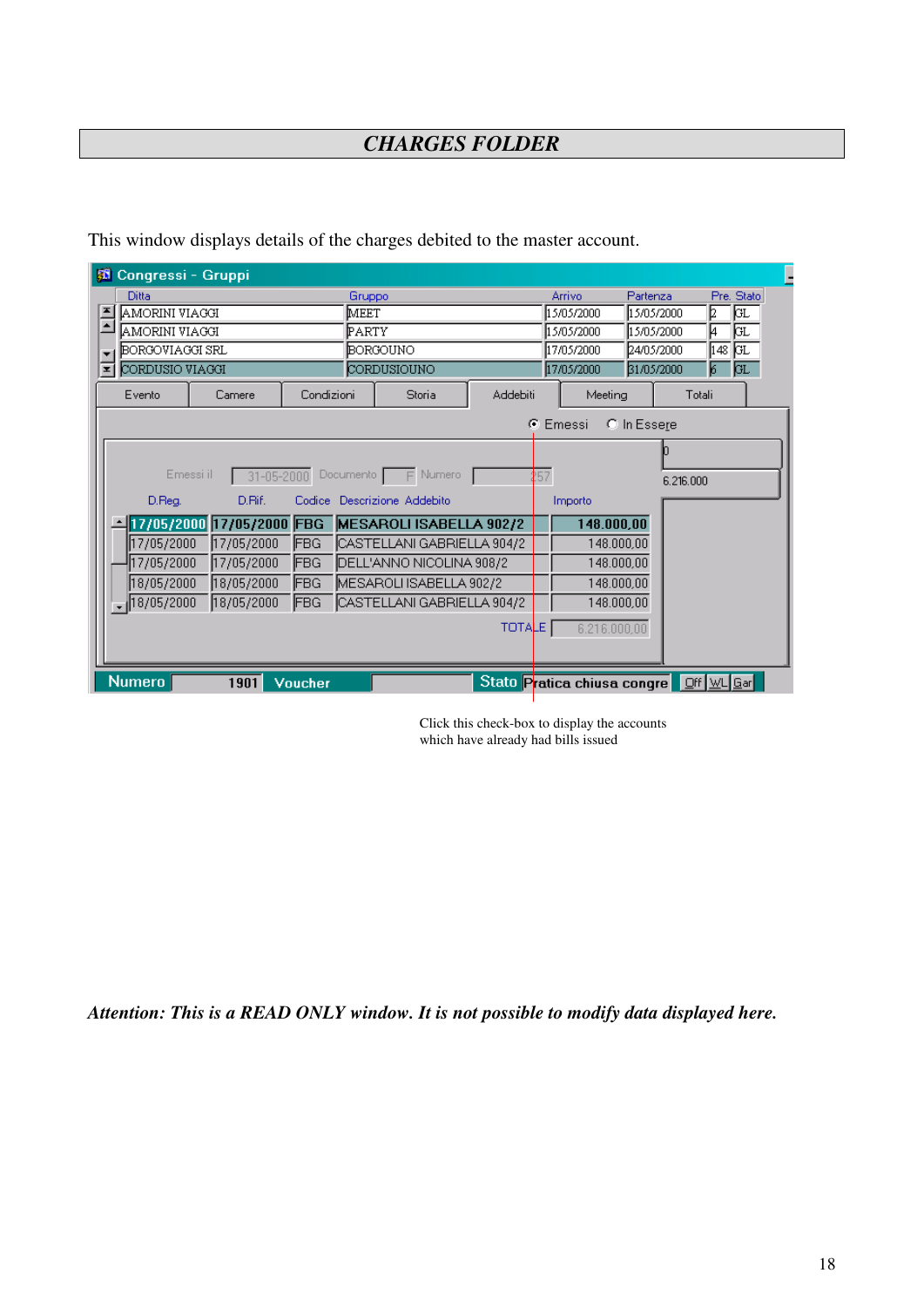# *MEETING ROOM FOLDER*

This window is used to book rooms and services for congresses and/or meetings.

| Congressi - Gruppi                  |                                                                                                      |                                                  |                                                                                                                                  |                     |                                                        |                                                                                                            |            |                                                           |                     |                                                                                                                                                              |
|-------------------------------------|------------------------------------------------------------------------------------------------------|--------------------------------------------------|----------------------------------------------------------------------------------------------------------------------------------|---------------------|--------------------------------------------------------|------------------------------------------------------------------------------------------------------------|------------|-----------------------------------------------------------|---------------------|--------------------------------------------------------------------------------------------------------------------------------------------------------------|
| Ditta                               |                                                                                                      |                                                  | Gruppo                                                                                                                           |                     |                                                        | Arrivo                                                                                                     | Partenza   |                                                           | Pre. Stato          |                                                                                                                                                              |
| ×<br>CORDUSIO VIAGGI                |                                                                                                      |                                                  | CORDUSIODIECI                                                                                                                    |                     |                                                        | 01/09/2001                                                                                                 | 13/09/2001 |                                                           | ko.<br>GG.          |                                                                                                                                                              |
| ۸<br><b>INTERCRAL</b>               |                                                                                                      |                                                  | MEETING 2 AMICIZIA                                                                                                               |                     |                                                        | 01/09/2001                                                                                                 | 08/09/2001 |                                                           | 120 GG              |                                                                                                                                                              |
| SAMPEI TOURS SRL<br>▼               |                                                                                                      |                                                  | SAMPEISEI                                                                                                                        |                     |                                                        | 03/09/2001                                                                                                 | 10/09/2001 |                                                           | 阿<br>ßО             |                                                                                                                                                              |
| z                                   |                                                                                                      |                                                  | CORSI & CONGRESSI DI MARIA CARME CONGRESSO AIRO                                                                                  |                     |                                                        | 04/09/2001                                                                                                 | 08/09/2001 |                                                           | 350 <mark>GG</mark> |                                                                                                                                                              |
| Evento                              | Camere                                                                                               | Condizioni                                       | Storia                                                                                                                           |                     | <b>Addebiti</b>                                        | Meeting                                                                                                    |            | Totali                                                    |                     |                                                                                                                                                              |
| Sale                                | Ristorazione                                                                                         | Servizi                                          |                                                                                                                                  |                     |                                                        |                                                                                                            |            |                                                           |                     |                                                                                                                                                              |
| Data<br>Dettagli                    | Inizio<br>Fine<br>01/09/2001 09:00 19:00<br>09:00<br>19:00<br>09:00<br>19:00<br>Ricerca<br>Inserisci | Servizio<br>Cancella                             | Congressuale<br>Prenotazione Sala 120<br>Lavagna luminosa <sup>1</sup><br>Schermo gigante<br>l1.<br>Duplica   Atrezzature   Note | Q/P<br>1G<br>G<br>G | Sala<br>C. Congr.<br>C. Congr.<br>C. Congr.            | Dis.<br><b>TEA</b><br>TEA<br><b>TEA</b>                                                                    | Prezzo     | $1.500.000,00$ $\Box$<br>$50.000,00$ $\Box$<br>125.000,00 |                     |                                                                                                                                                              |
| <b>Numero</b><br>F9 to select among | 6700<br>Displays which services<br>have been booked. Press<br>available service choices              | Voucher                                          | Indicates the number of<br>persons using the service or<br>the number requested of a<br>particular service item                  |                     |                                                        | Stato Garantito congresso<br>Indicates the room code.<br>Press F9 to select from<br>code choices available |            |                                                           | <b>Off</b> WL Gar   |                                                                                                                                                              |
|                                     |                                                                                                      |                                                  |                                                                                                                                  | available rooms     | Indicates the room booked.<br>Press F9 to select among |                                                                                                            |            |                                                           |                     | Entering a price for<br>refreshment/catering<br>serivce is optional and does<br>not affect in any way the<br>amount automatically<br>debited for the service |
| enter other<br>specifics            | Click Details to<br>booking/service                                                                  | <b>Dettagli Sale</b><br>Minimo Garantito<br>Note |                                                                                                                                  |                     |                                                        | $\propto$<br>Esci                                                                                          |            |                                                           |                     |                                                                                                                                                              |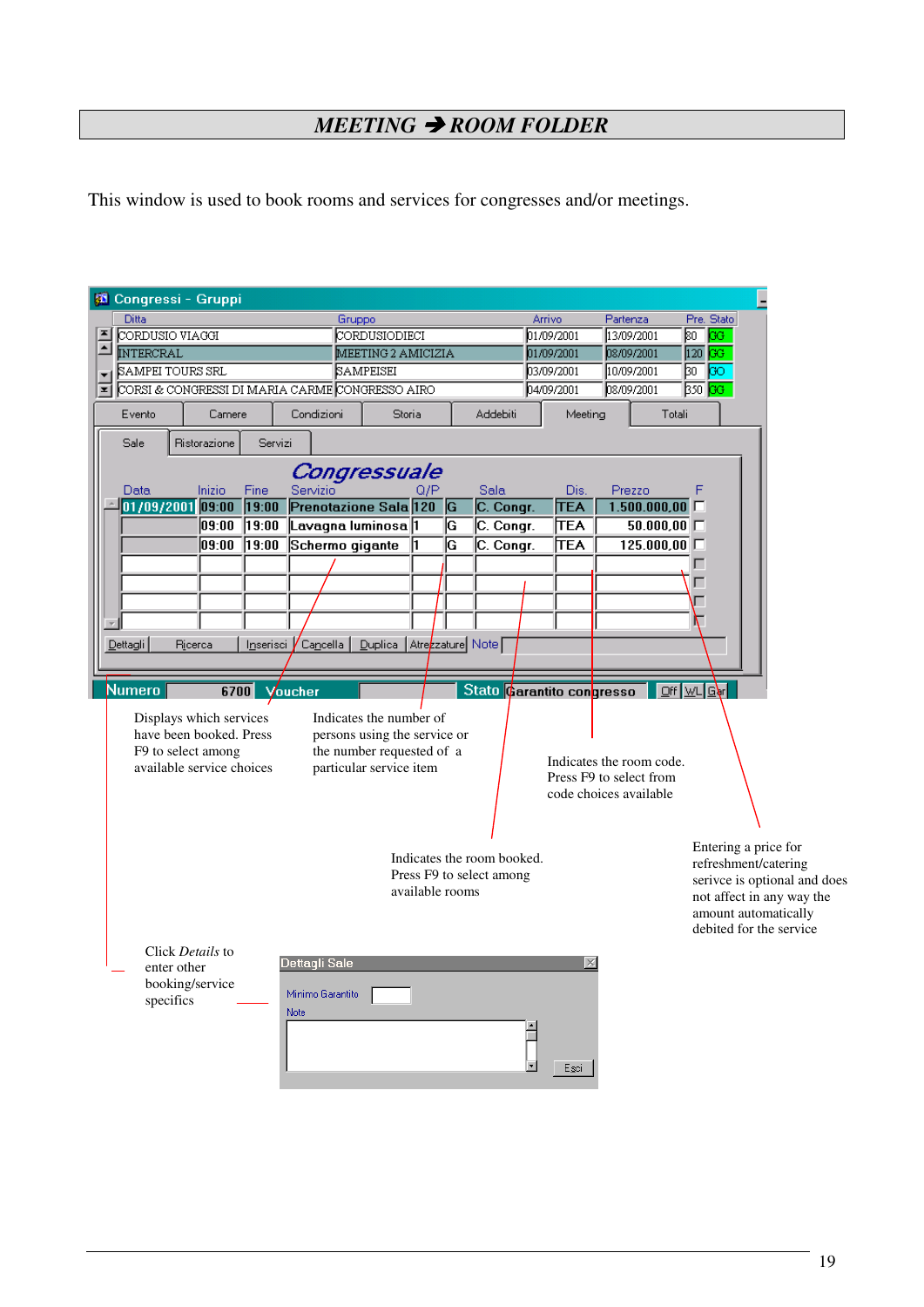#### *LOWER BUTTON BAR:*

| Dettagli<br>Inserisci<br>Cancella<br>Ricerca                                                                      | Duplica   Atrezzature Note   L CLIENTE RICHIEDE UN SERVI                                                                  |
|-------------------------------------------------------------------------------------------------------------------|---------------------------------------------------------------------------------------------------------------------------|
| Inserts or cancels a<br>single line<br>Click Search to locate a<br>particualr item within<br>the folder. When you | Messages inserted using the<br>Details button, are displayed in<br>the field marked Notes                                 |
| click, the button<br>divides in two:<br>Esegui Annulla                                                            |                                                                                                                           |
| Clicking Duplicate allows you to re-book one day's<br>service/room for a second day                               |                                                                                                                           |
| Duplica o cancella i servizi                                                                                      | Click Equipment and this dialog box opens. You can enter any<br>service equipment a client requests for a particular room |
| Duplico i servizi del giorno: 01-09-2001                                                                          | <b>Atrezzature</b>                                                                                                        |
| Nel giorno: 02-09-2001<br>$C$ Sala<br>C Giorno<br>$C$ seRvizio<br>$E$ sci<br><u>0</u> k                           | Prezzo Note<br>Servizio<br>ОP<br>Note1                                                                                    |
|                                                                                                                   | Salva   Cancella<br>$E$ sci                                                                                               |

**N.B.** Most of the information displayed in the *Room* window comes from data pre-programmed at the time of software installation. A correct (well-defined) base table is necessary to effectively use the functions offered by the program.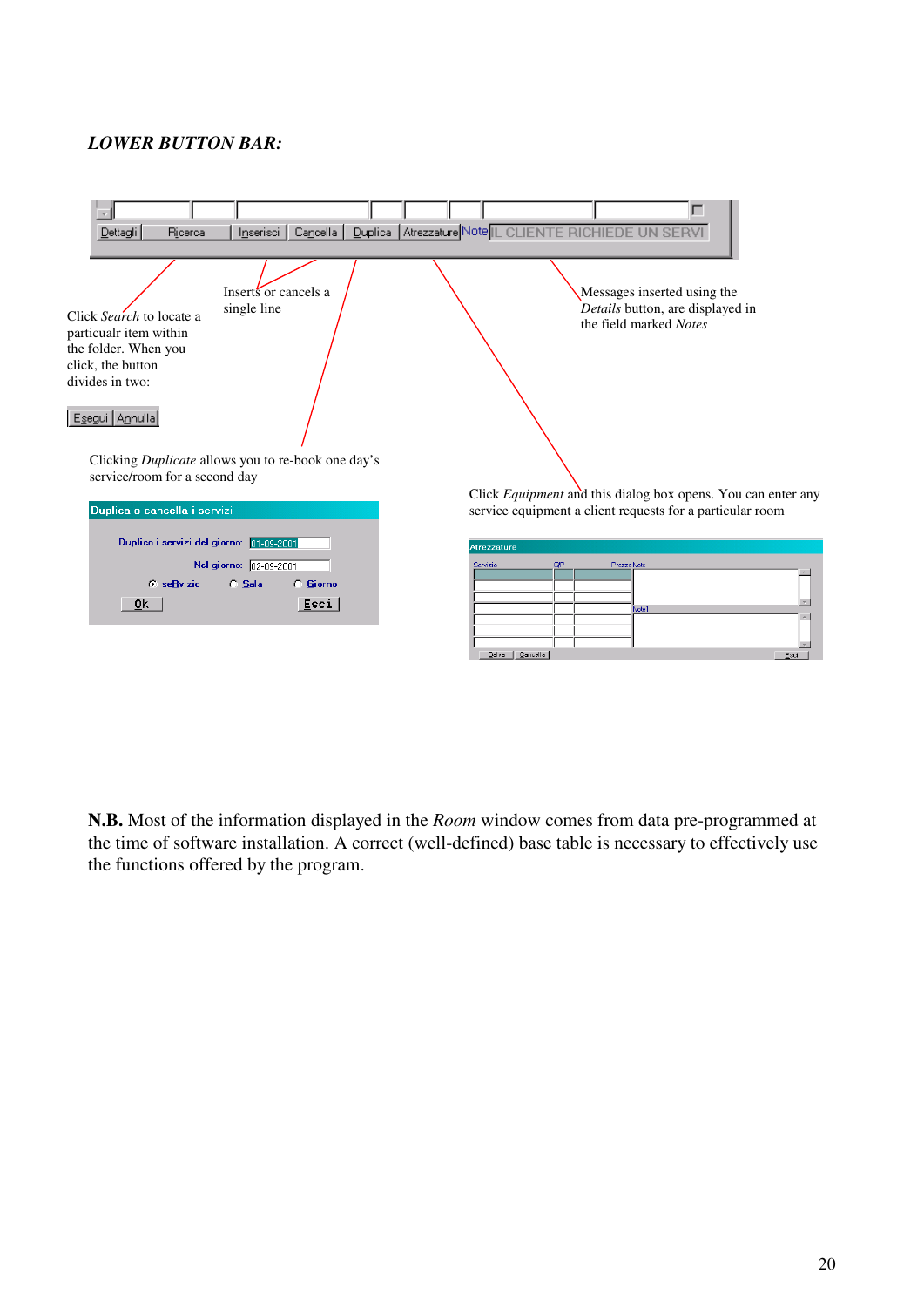# *MEETING SERVICES FOLDER*

This window allows you to book any services requested by group/meetings.

|                          |      |                                                         |               |                                       |        |                                       | Indicates the number<br>of guests that a service<br>arrangement includes |        |                          |                          |                                                                      |            |                                                                                                                        |
|--------------------------|------|---------------------------------------------------------|---------------|---------------------------------------|--------|---------------------------------------|--------------------------------------------------------------------------|--------|--------------------------|--------------------------|----------------------------------------------------------------------|------------|------------------------------------------------------------------------------------------------------------------------|
|                          |      | Congressi - Gruppi                                      |               |                                       |        |                                       |                                                                          |        |                          |                          |                                                                      |            | - 10                                                                                                                   |
| Ditta                    |      | ARCA SARDEGNA                                           |               |                                       | Gruppo | TORNEO TENNIS ARCA                    |                                                                          | Arrivo | 18/09/2001               | Partenza<br>22/09/2001   | $260$ $G$                                                            | Pre. Stato | 回                                                                                                                      |
| $\triangle$              |      | <b>BORGOVIAGGI SRL</b><br>CONGRESS STUDIO INTERNATIONAL |               |                                       |        | <b>BORGOUNDICI</b><br>CONGRESSO FIMMG |                                                                          |        | 19/09/2001<br>19/09/2001 | 26/09/2001<br>23/09/2001 | $140$ GG<br>$\sqrt{700}$ $G$                                         |            |                                                                                                                        |
| z                        |      | WORLD TRAVEL JET                                        |               |                                       | AGIP   |                                       |                                                                          |        | 27/09/2001               | 30/09/2001               | 1000 GG                                                              |            |                                                                                                                        |
| Evento                   |      | Camere                                                  |               | Condizioni                            |        | Storia                                | Addebiti                                                                 |        | Meeting                  |                          | Totali                                                               |            |                                                                                                                        |
| Sale                     |      | Ristorazione                                            | Servizi       |                                       |        |                                       |                                                                          |        |                          |                          |                                                                      |            |                                                                                                                        |
|                          | Data |                                                         | <b>Inizio</b> | Fine                                  |        | Servizi Generici<br>Servizio          |                                                                          |        | Prezzo                   |                          |                                                                      |            |                                                                                                                        |
|                          |      | 27/09/2001 09:00                                        |               | 19:00                                 |        | Servizio Hostess                      |                                                                          |        |                          |                          |                                                                      |            |                                                                                                                        |
|                          |      |                                                         |               |                                       |        |                                       |                                                                          |        |                          |                          |                                                                      |            |                                                                                                                        |
| Dettagl<br><b>Numero</b> |      | Displays list of services<br>from available services    | 6277          | booked. Press F9 to select<br>Voucher |        | Atrezzature Note<br>$D$ uplica        | Stato Garantito conqu                                                    |        |                          |                          | Entering the price of a service is<br>does not effect in any way the |            | optional and for information only. It<br>amount debited automatically for the<br>relative charge which must be debited |
|                          |      |                                                         |               |                                       |        |                                       |                                                                          |        |                          |                          | manually by the operator                                             |            |                                                                                                                        |



Click *Details* to open this dialog box where you can enter other specific booking details

21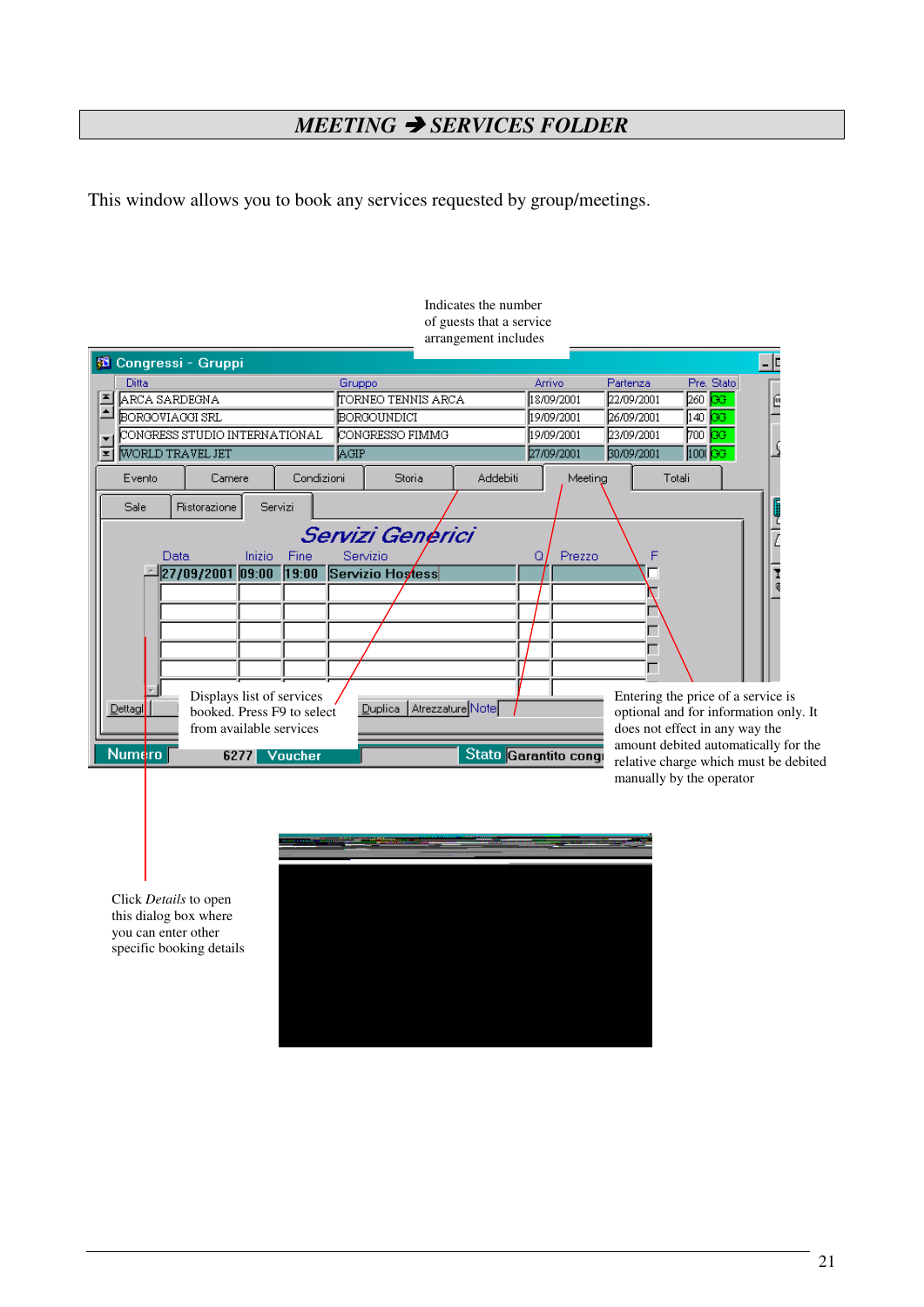#### *LOWER BUTTON BAR:*



**N.B.** Most of the information displayed in the *Services* window comes from data pre-programmed at the time of software installation. A correct (well-defined) base table is necessary to effectively use the functions offered by the program.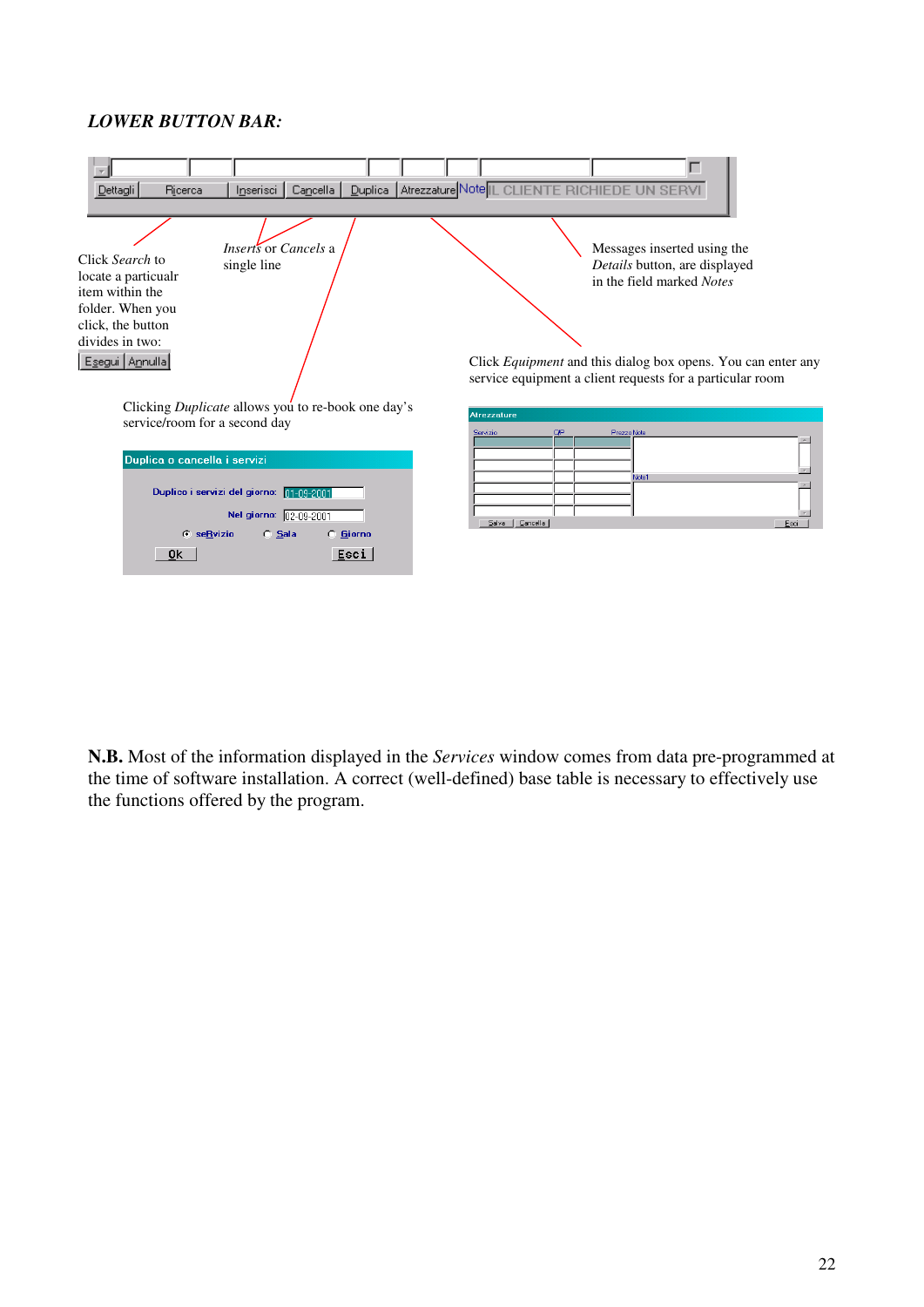## *TOTALS FOLDER*

The Totals folder displays the estimated return on the room/arrangement bookings of the event or group.

| Evento                                     | Camere                                      | Condizioni                                     | <b>Storia</b>                                                                                                                             | Addebiti                                                                                                                           | Meeting                                                | Totali                             |                |
|--------------------------------------------|---------------------------------------------|------------------------------------------------|-------------------------------------------------------------------------------------------------------------------------------------------|------------------------------------------------------------------------------------------------------------------------------------|--------------------------------------------------------|------------------------------------|----------------|
| <b>Visiting</b>                            | 998.                                        | Electricity of                                 | Cars and                                                                                                                                  | $\label{eq:constr} \frac{1}{2}\left(\frac{1}{2}\left(\alpha+\beta\right)\right)\left(\frac{1}{2}\left(\alpha+\beta\right)\right).$ | 金融税金 (1)                                               | 数据控制                               |                |
| 1.43333<br>1 - 2 - 2 - 2 - 2 - 2 - 2 - 2 - | 1.1.1.1.1<br>37.32<br>I st van<br>1.11      | exercises and<br>A Million Conflict 1<br>sta i | for a strained by a<br>and the process of the con-<br>$\mathcal{L}$ and $\mathcal{L}$ and $\mathcal{L}$ and $\mathcal{L}$<br>and Caribber | the control of the con-<br>1 . 1 . 1 . 1 . 1 . 1 . 1 . 1 . 1 .<br><b>CANADIAN COMPANY</b>                                          | $\sim 10$<br>$\mathcal{L} \times \mathcal{L}$<br>2.2.1 | かまひとり<br><b>A MONTH CONTRACTOR</b> |                |
| <b>CONTRACTOR</b> AND ARTS                 | $2.42 - 1.1$                                |                                                | <b>CALL COMMANDATION</b>                                                                                                                  | A . A . M . A . A . A . A . M . A                                                                                                  | $\cdots$                                               | .                                  |                |
|                                            | . <u>. .</u>                                |                                                |                                                                                                                                           |                                                                                                                                    |                                                        |                                    | ಜಾ             |
|                                            | $7.7$ and $7.7$                             |                                                | илегал                                                                                                                                    |                                                                                                                                    |                                                        | т.                                 | $-1/32$<br>रदर |
| 3.55%<br>.                                 |                                             | <u>k name</u> kale                             |                                                                                                                                           |                                                                                                                                    | <b>SHAPPER</b>                                         |                                    | 321            |
| . .                                        | $\sim$ $\sim$ $\sim$ $\sim$ $\sim$<br>14223 |                                                |                                                                                                                                           |                                                                                                                                    |                                                        | <b>ARRA</b>                        |                |
|                                            |                                             |                                                |                                                                                                                                           |                                                                                                                                    |                                                        |                                    |                |

*This folder displays totals based on the bookings contained in the Rooms folder. However, this will not reflect changes occurring through cancellations or new bookings, therefore, the totals reported in this folder must be considered as only an indication.*